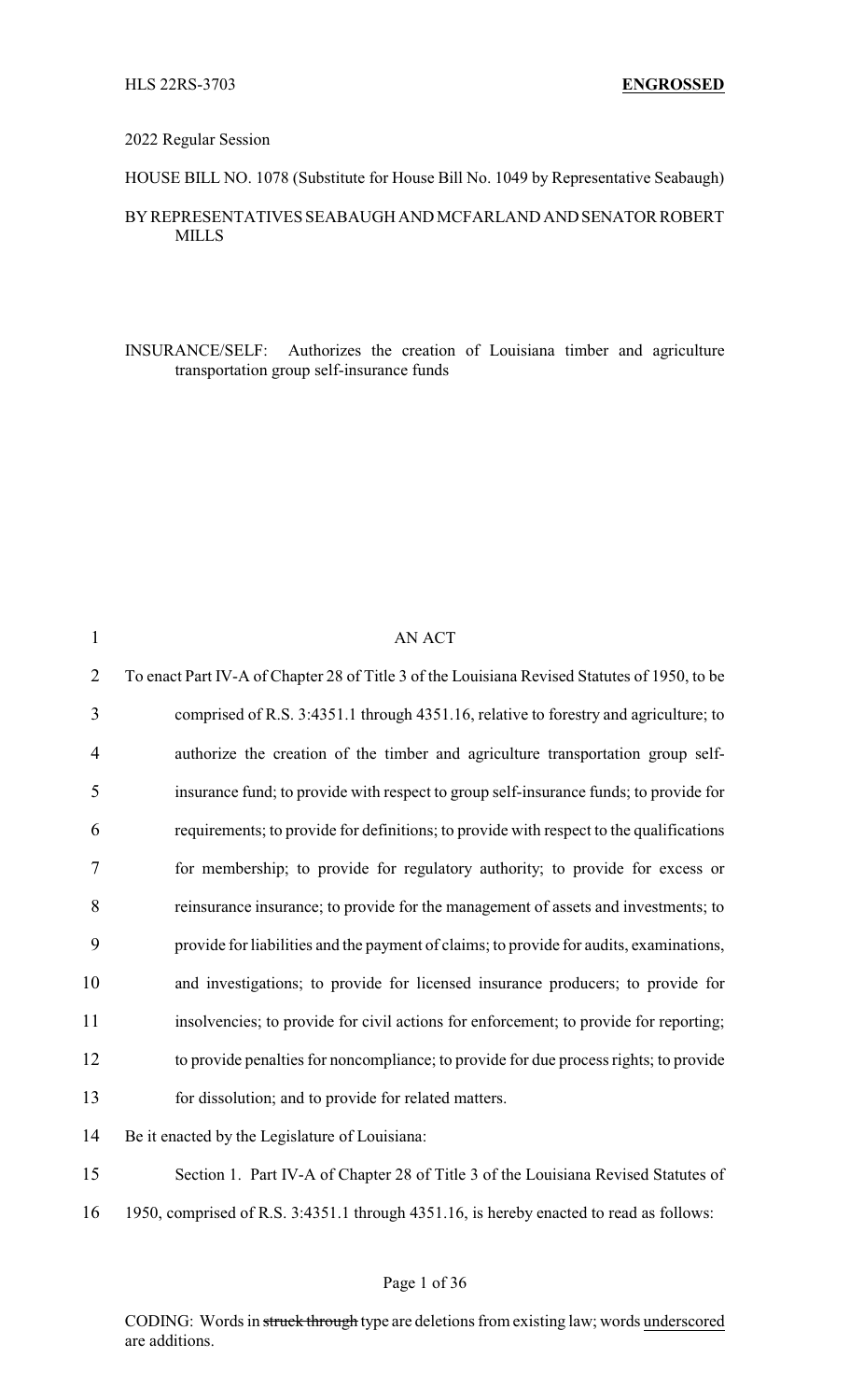| $\mathbf{1}$ | PART IV-A. LOUISIANA TIMBER AND AGRICULTURE                                           |
|--------------|---------------------------------------------------------------------------------------|
| 2            | TRANSPORTATION GROUP SELF-INSURANCE FUNDS                                             |
| 3            | §4351.1. Definitions                                                                  |
| 4            | Wherever used in this Part, unless a different meaning clearly appears in the         |
| 5            | context, the following terms, whether used in the singular or plural, shall have the  |
| 6            | following meanings:                                                                   |
| 7            | "Bona fide trade or professional association" means an active trade or<br>(1)         |
| 8            | professional association that is chartered and domiciled in Louisiana, or a successor |
| 9            | organization thereof, that meets all of the following requirements:                   |
| 10           | (a) Promotes Louisiana timber or agriculture production.                              |
| 11           | (b) Provides industry support and services to its membership.                         |
| 12           | The primary function is for purposes other than the sponsorship,<br>(c)               |
| 13           | operation, or management of a fund or primarily for purposes other than to provide    |
| 14           | a related employee safety program or other activity necessary to the operation of the |
| 15           | fund.                                                                                 |
| 16           | (d) Has been in existence and conducted regular meetings for a period of not          |
| 17           | less than five years.                                                                 |
| 18           | "Department" means the Department of Insurance.<br>(2)                                |
| 19           | "Fund" means the self-insurance fund established pursuant to this Part<br>(3)         |
| 20           | to provide automobile coverage for timber transportation vehicles, agriculture        |
| 21           | transportation vehicles, or a combination of both types of vehicles.                  |
| 22           | "Hazardous financial condition" means that, based upon its present or<br>(4)          |
| 23           | reasonably anticipated financial condition, the fund, although not yet financially    |
| 24           | impaired or insolvent, is unlikely to be able to:                                     |
| 25           | Meet obligations with respect to known claims and reasonably<br>(a)                   |
| 26           | anticipated claims.                                                                   |
| 27           | (b) Pay other obligations in the normal course of business.                           |
| 28           | "Insolvency" means the condition existing when the fund's liabilities are<br>(5)      |
| 29           | greater than the fund's assets as determined in accordance with generally accepted    |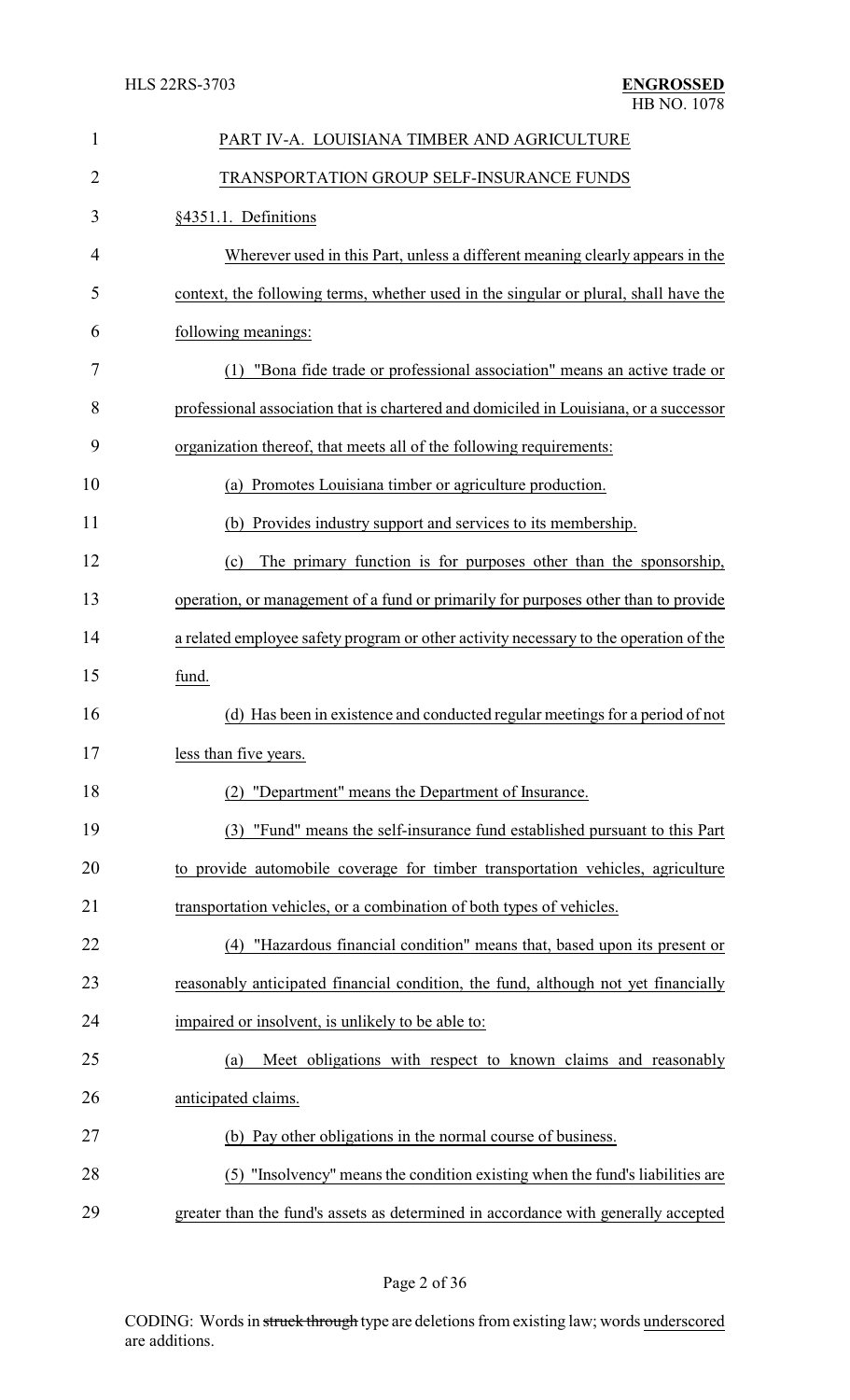| $\mathbf{1}$   | accounting principles as delineated in the fund's financial statement audited by an     |
|----------------|-----------------------------------------------------------------------------------------|
| $\overline{2}$ | independent certified public accountant and calculated before a member distribution     |
| 3              | is payable or before a dividend is declared.                                            |
| 4              | (6) "Operator" means a person, partnership, corporation, or limited liability           |
| 5              | company who owns or operates a timber or agriculture transportation vehicle.            |
| 6              | (7) "Principal" means a person or persons who own a majority interest or the            |
| 7              | majority of the stock in a corporation, partnership, or limited liability company that  |
| 8              | is established for the purpose of operating a timber or agriculture business and is a   |
| 9              | member of the fund.                                                                     |
| 10             | "Timber or agriculture transportation vehicle" means a vehicle or<br>(8)                |
| 11             | automobile used to collect and transport timber or agriculture products or used in the  |
| 12             | course and scope of a timber or agriculture business.                                   |
| 13             | "Timber or agriculture transportation vehicle coverage" means<br>(9)                    |
| 14             | automobile coverage for a timber or agriculture transportation vehicle that includes    |
| 15             | any of the following:                                                                   |
| 16             | (a) Liability payment for bodily injury caused by the operator of a timber or           |
| 17             | agriculture transportation vehicle.                                                     |
| 18             | (b) Collision coverage to provide payment for repairs or replacement of a               |
| 19             | timber or agriculture transportation vehicle.                                           |
| 20             | Comprehensive coverage to provide payment to repair or replace the<br>(c)               |
| 21             | timber or agriculture transportation vehicle if it is damaged by some means other       |
| 22             | than a collision.                                                                       |
| 23             | (d) Uninsured motorists coverage as defined in R.S. 22:1295.                            |
| 24             | Authorization; trade or professional association; initial financial<br>§4351.2.         |
| 25             | requirements                                                                            |
| 26             | A.(1) Five or more Louisiana timber or agriculture operators that are not               |
| 27             | public entities, each of which has a positive net worth, is financially solvent, and is |
| 28             | capable of assuming the obligations set forth under this Part, and that are all         |
| 29             | members of one or more bona fide trade or professional associations, may agree to       |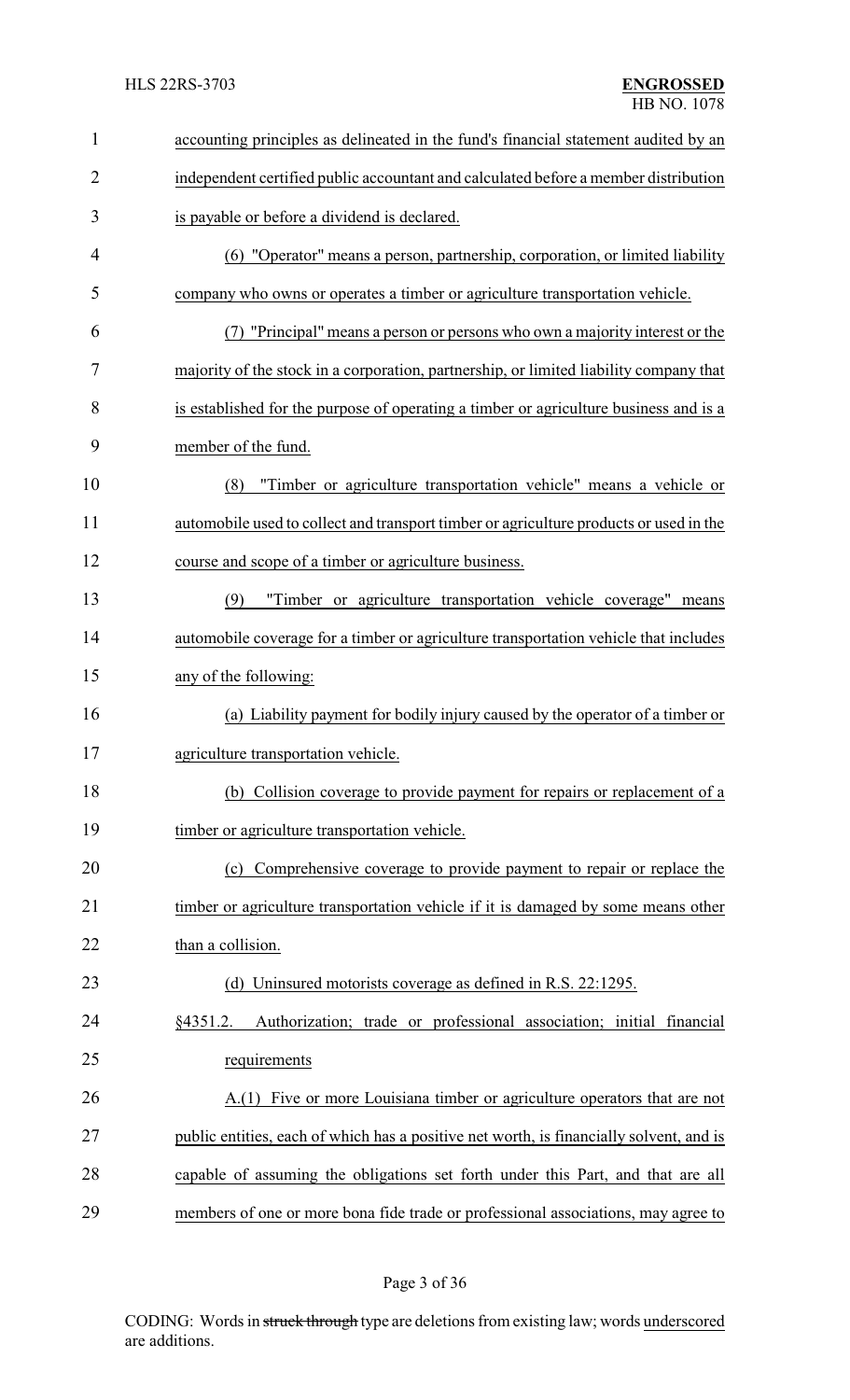## HLS 22RS-3703 **ENGROSSED**

| $\mathbf{1}$   | pool their liabilities for timber or agriculture transportation vehicle coverages as   |
|----------------|----------------------------------------------------------------------------------------|
| $\overline{2}$ | provided by this Part. This arrangement shall not be deemed to be an insurer or        |
| 3              | insurance and shall not be subject to the Louisiana Insurance Code, unless             |
| 4              | specifically referenced in this Part. The members of the arrangement likewise shall    |
| 5              | not be insurers or be subject to the Louisiana Insurance Code.                         |
| 6              | (2) An agreement to pool liabilities under this Part shall be set forth in an          |
| 7              | indemnity agreement signed by the members and fund representatives                     |
| 8              | acknowledging and agreeing to the assumption of the liabilities as set forth in this   |
| 9              | Part.                                                                                  |
| 10             | The arrangement shall not be a member insured of the Louisiana<br>(3)                  |
| 11             | Insurance Guaranty Association, nor shall the Louisiana Insurance Guaranty             |
| 12             | Association be liable under any circumstances for any claims, or increments of any     |
| 13             | claims, made against the arrangement.                                                  |
| 14             | (4) The arrangement may include the establishment of a trust fund by a trade           |
| 15             | or professional association for its members, and the arrangement, whether              |
| 16             | established by association members or by an association, shall be known as the group   |
| 17             | self-insurance fund for timber or agriculture transportation vehicle coverage and      |
| 18             | shall be governed by a board of trustees.                                              |
| 19             | $(5)(a)$ The arrangement shall be domiciled in the state of Louisiana. All             |
| 20             | books, records, documents, accounts, and vouchers shall be kept in such a manner       |
| 21             | that the arrangement's financial condition, affairs, and operations can be ascertained |
| 22             | so that its financial statements filed with the department of insurance can be readily |
| 23             | verified and its compliance with the law determined. Any or all books, records,        |
| 24             | documents, original indemnity agreements, accounts, and vouchers may be                |
| 25             | photographed or reproduced on film. Any photographs, microphotographs, optical         |
| 26             | imaging, or film reproductions of any original books, records, documents, original     |
| 27             | indemnity agreements, accounts, and vouchers shall for all purposes, including but     |
| 28             | not limited to admission into evidence in any court or adjudicatory proceeding, be     |
| 29             | considered the same as the originals thereof, and a transcript, exemplification, or    |

# Page 4 of 36

CODING: Words in struck through type are deletions from existing law; words underscored are additions.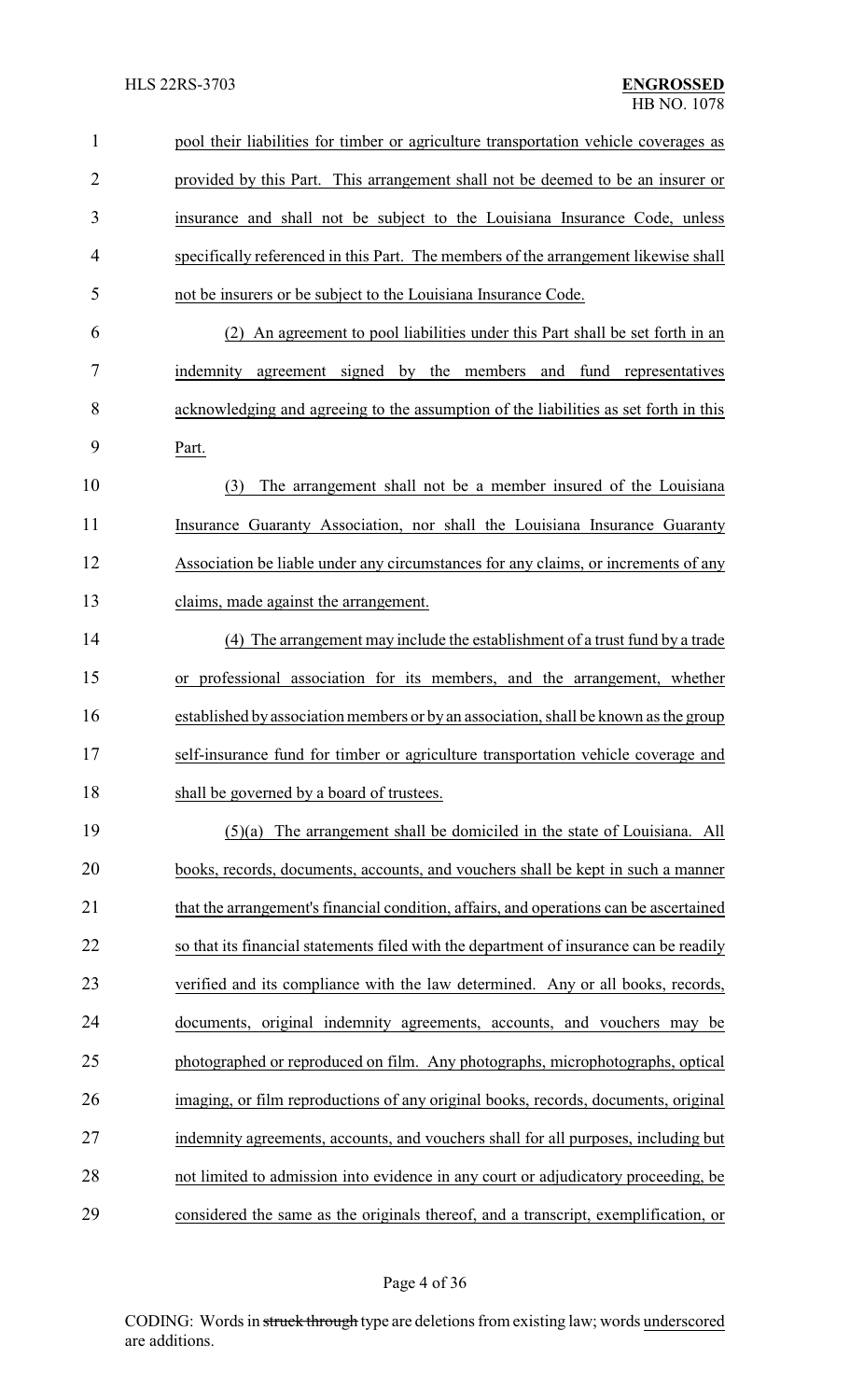| $\mathbf{1}$   | certified copy of any such photograph, microphotograph, optical imaging, or film         |
|----------------|------------------------------------------------------------------------------------------|
| $\overline{2}$ | reproduction shall for all purposes be deemed to be a transcript, exemplification, or    |
| 3              | certified original. Any original considered reproduced may thereafter be disposed        |
| 4              | of or destroyed, as provided for in Subparagraph (b) of this Paragraph, if provision     |
| 5              | is made for preserving and examining the reproduction.                                   |
| 6              | Except as otherwise provided in Subparagraph (a) of this Paragraph,<br>(b)               |
| 7              | original books, records, documents, accounts, and vouchers, or such reproductions        |
| 8              | thereof, shall be preserved and kept in this state for the purpose of examination and    |
| 9              | until the authority to destroy or otherwise dispose of the records is secured from the   |
| 10             | department. All original records, or certified reproductions thereof, shall be           |
| 11             | maintained for the period commencing on the first day following the last period          |
| 12             | examined by the department through the subsequent examination period, or three           |
| 13             | years, whichever is longer, except that any original, or certified reproduction thereof, |
| 14             | whereby the member agrees to or acknowledges such member's solidary liability for        |
| 15             | liabilities of the fund shall be permanently maintained.                                 |
| 16             | $(6)(a)$ In order to maintain financial stability in the fund, the department shall      |
| 17             | at all times require one of the following:                                               |
| 18             | (i) Two or more members of the fund shall maintain a minimum combined                    |
| 19             | net worth of one million dollars and a ratio of current assets to current liabilities of |
| 20             | at least one-to-one.                                                                     |
| 21             | Five or more principals of members of the fund who have a combined<br>(ii)               |
| 22             | net worth of one million dollars and a ratio of current assets to current liabilities of |
| 23             | at least one-to-one.                                                                     |
| 24             | (b) Once the fund has been operating for three years and has a total surplus             |
| 25             | of three million dollars, the department may waive the requirements of Subparagraph      |
| 26             | (a) of this Paragraph.                                                                   |
| 27             | $(7)(a)$ In order to further maintain the financial stability of the fund, the fund      |
| 28             | shall assess each member an amount which is equal to a certain percentage of the         |
| 29             | premium dollars owed by the member and the percentage paid shall be known as a           |

Page 5 of 36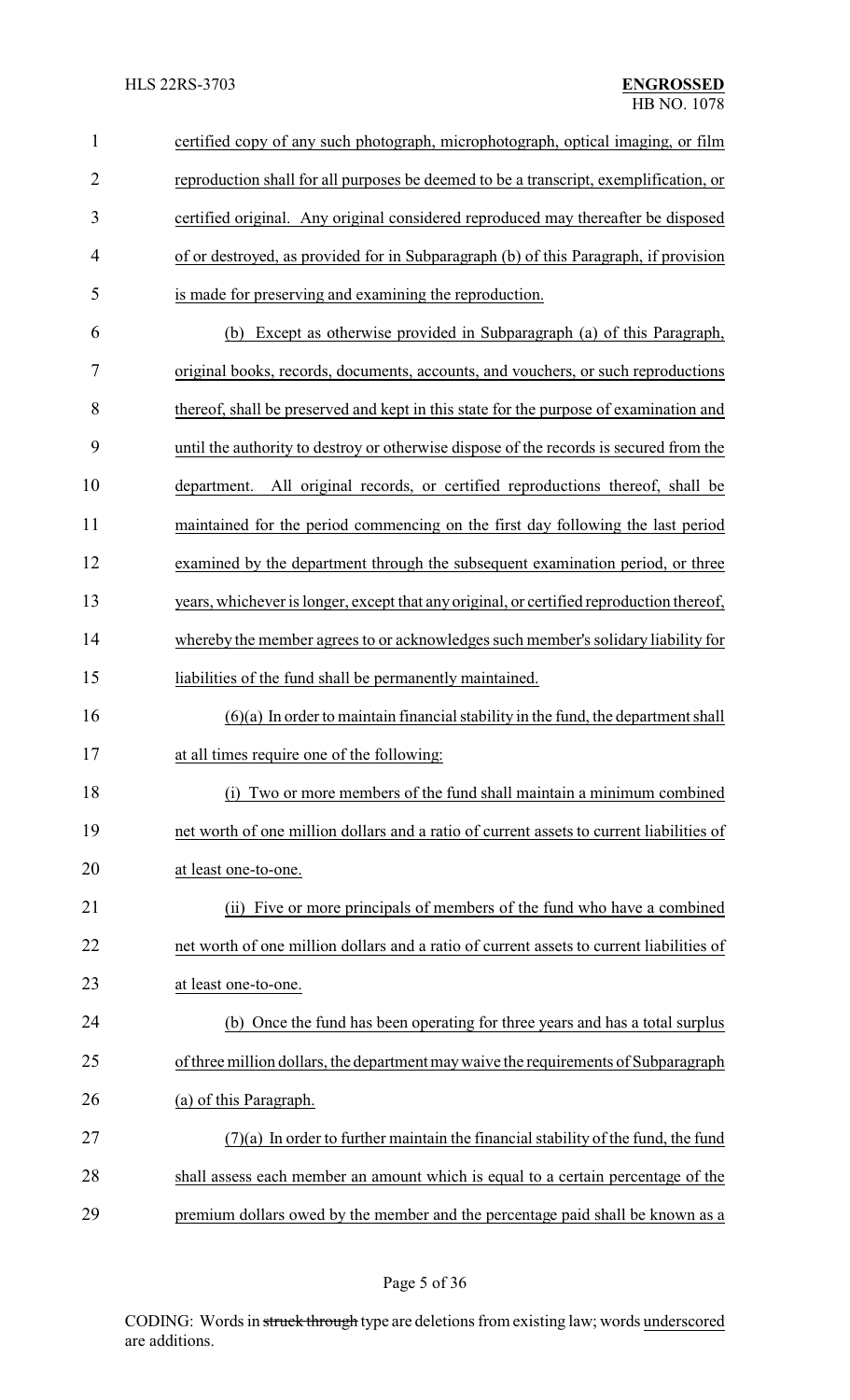| $\mathbf{1}$   | The percentage amount to be paid by all members shall be<br>reserve payment.            |
|----------------|-----------------------------------------------------------------------------------------|
| $\overline{2}$ | approved by the department.                                                             |
| 3              | (b) All reserve payments shall be deposited into a separate account known               |
| 4              | as the reserve account and shall be maintained at all times that the fund is in         |
| 5              | operation. No payments may be paid out of the reserve account unless approved by        |
| 6              | the department.                                                                         |
| 7              | B. The fund shall submit to the department an application, on an application            |
| 8              | form prescribed and furnished by the department, for authority to act as a group self-  |
| 9              | insurance fund for timber and agriculture transportation vehicle coverage. The          |
| 10             | application shall include evidence of the fund's inception, which establishes financial |
| 11             | strength and liquidity of the members to pay timber and agriculture transportation      |
| 12             | vehicle claims promptly and support the financial ability of the fund to satisfy its    |
| 13             | obligations upon the establishment of the fund, including:                              |
| 14             | (1) Financial statements, dated not less than one year prior to the application,        |
| 15             | audited by an independent certified public accountant, showing at the inception of      |
| 16             | the fund a combined net worth of those members or principals of not less than the       |
| 17             | amount required by Subsection A of this Section                                         |
| 18             | (2) Current financial statements of all other members dated not less than one           |
| 19             | year prior to the application.                                                          |
| 20             | (3) Schedules of the entire membership showing:                                         |
| 21             | The ratio of current assets to current liabilities of all members combined<br>(a)       |
| 22             | to be greater than one-to-one.                                                          |
| 23             | The working capital of all members combined to be of an amount<br>(b)                   |
| 24             | establishing financial strength and liquidity of the members to pay timber and          |
| 25             | agriculture transportation vehicle claims promptly.                                     |
| 26             | (c) The net worth of all members combined to be not less than the amount                |
| 27             | required by Subsection A of this Section.                                               |
| 28             | Other financial information and documents as required by the<br>(4)                     |
| 29             | department.                                                                             |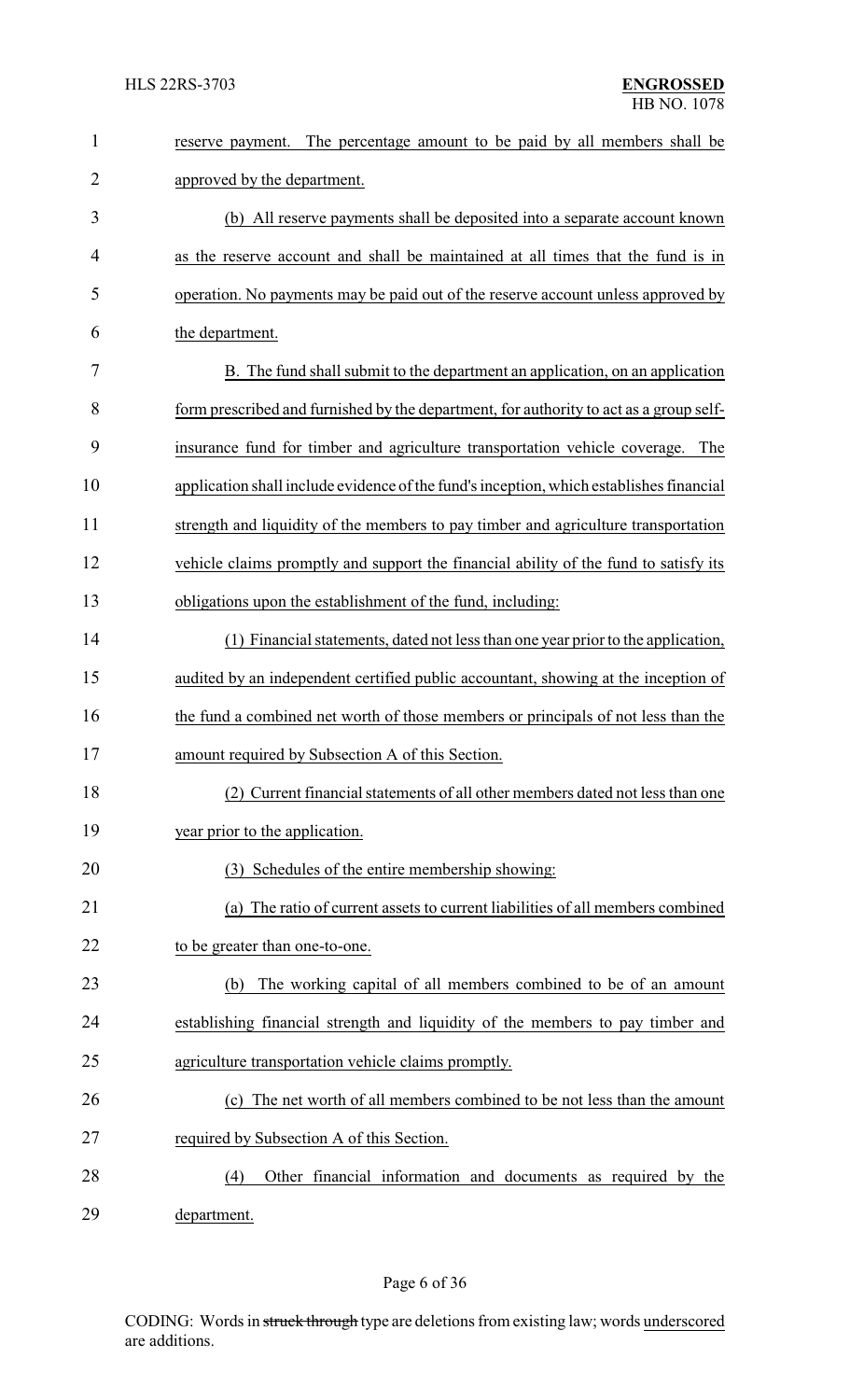| $\mathbf{1}$   | (5)<br>The application shall be in writing, on a form provided by the                 |
|----------------|---------------------------------------------------------------------------------------|
| $\overline{2}$ | department, and the application shall comply with all of the following:               |
| 3              | (a) Applications shall be submitted to the department at least ninety days            |
| 4              | prior to the effective date of the establishment of a fund. Any application submitted |
| 5              | with fewer than ninety days remaining before the desired effective date, or which     |
| 6              | does not contain answers to all questions, or which is not sworn to and subscribed    |
| 7              | before a notary public, or which does not contain all required documents, statements, |
| 8              | reports, and required information, may be returned without review by the              |
| 9              | department.                                                                           |
| 10             | (b) All applications shall be accompanied by the following items:                     |
| 11             | The properly completed indemnity agreement in a form acceptable to the<br>(i)         |
| 12             | department pursuant to Paragraph $(A)(2)$ of this Section.                            |
| 13             | (ii) Security as required by this Part.                                               |
| 14             | (iii) Copies of acceptable excess insurance or reinsurance, as required by this       |
| 15             | Part. All excess insurance or reinsurance shall be approved by the department prior   |
| 16             | to use.                                                                               |
| 17             | (iv) A bond covering each third-party administrator as provided by this Part.         |
| 18             | If the fund employs its own administrator, the fund shall be required to purchase a   |
| 19             | bond, errors-and-omission insurance, directors-and-officers insurance, or other       |
| 20             | security approved by the department for the administration of the fund.               |
| 21             | (v) A certification from a designated depository attesting to the amount of           |
| 22             | monies on hand.                                                                       |
| 23             | Copies of fund bylaws and any trust agreement or other governance<br>(vi)             |
| 24             | documents.                                                                            |
| 25             | Individual application of each member of the fund applying for<br>(vii)               |
| 26             | membership in the fund on the effective date of the fund and copies of each           |
| 27             | member's executed indemnity agreements.                                               |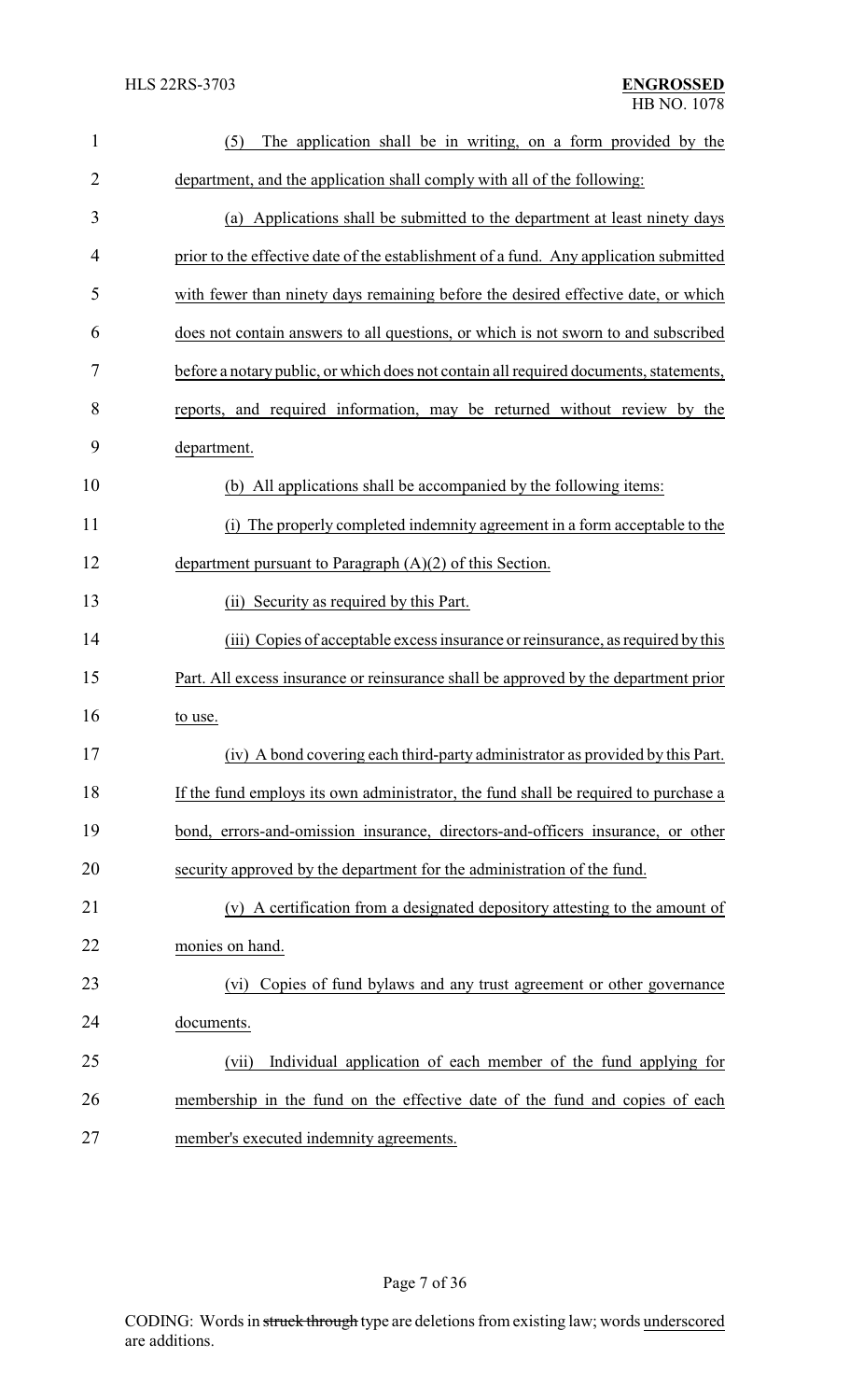| $\mathbf{1}$   | (viii) Evidence of financial strength and liquidity of the members dated as             |
|----------------|-----------------------------------------------------------------------------------------|
| $\overline{2}$ | of the date of the filing of the application to satisfy the financial strength and      |
| 3              | liquidity requirements of this Part.                                                    |
| 4              | Proof that the fund shall have the minimum annual earned normal<br>(ix)                 |
| 5              | premium required by this Part.                                                          |
| 6              | (x) The current annual report or financial statement of any casualty insurance          |
| 7              | company providing excess or reinsurance coverage for the fund meeting the               |
| 8              | requirements of this Part, if the statement is not already on file with the department. |
| 9              | (xi) The name, address, and telephone number of each attorney representing              |
| 10             | the fund, each qualified actuary for the fund, and each certified public accountant     |
| 11             | who will be auditing the annual financial statements of the fund, as well as evidence   |
| 12             | of appointment of each by the fund.                                                     |
| 13             | (xii) The domicile address in this state where the books and records of the             |
| 14             | fund will be maintained, and the state from which the fund will be administered.        |
| 15             | (xiii) Proof of advance payment to the fund by each initial member of the               |
| 16             | fund of not less than twenty-five percent of that member's first year estimated         |
| 17             | annually earned normal premiums.                                                        |
| 18             | (xiv) A feasibility study or other analysis prepared by a qualified actuary             |
| 19             | utilizing actual loss history of the initial members of the fund.                       |
| 20             | Pro forma financial statements projecting the first three years of<br>(xy)              |
| 21             | operations of the fund based upon a feasibility study or other analysis prepared by     |
| 22             | a qualified actuary. The pro forma financial statements shall include a pro forma       |
| 23             | balance sheet, income statement, and statement of cash flow, each of which shall be     |
| 24             | prepared in accordance with generally accepted accounting principles.                   |
| 25             | (xvi) A copy of the fund's premium billing policy indicating whether the                |
| 26             | premium payments to the fund will be paid by members annually, monthly,                 |
| 27             | quarterly, or any combination thereof.                                                  |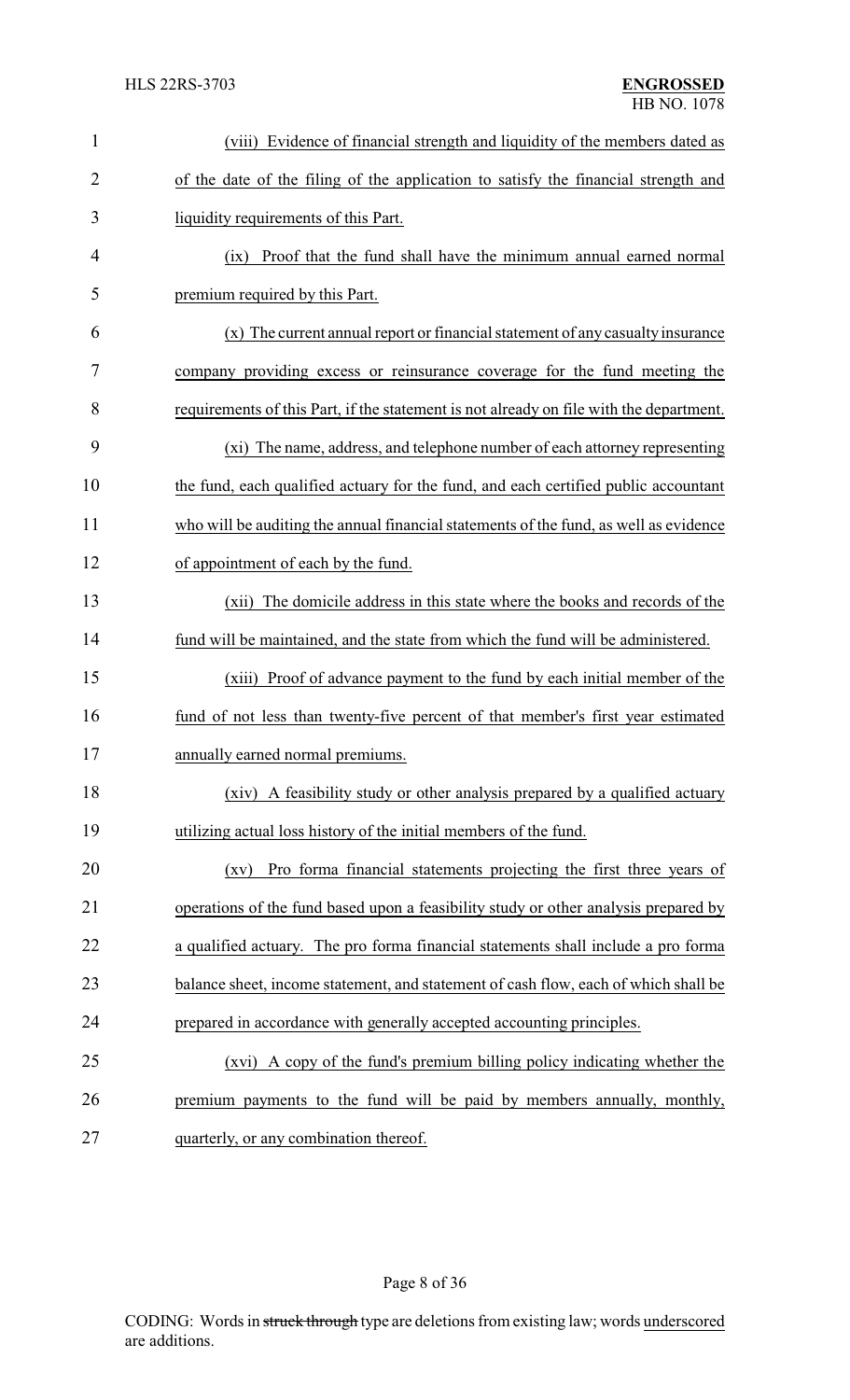| $\mathbf{1}$   | §4351.3. Requirements; excess insurance; administrative and service companies;          |
|----------------|-----------------------------------------------------------------------------------------|
| $\overline{2}$ | status; liability; refunds                                                              |
| 3              | A. The fund established pursuant to R.S. 3:4351.2 shall:                                |
| 4              | File rates in accordance with R.S. 3:4351.7 and maintain at least seven                 |
| 5              | hundred and fifty thousand dollars in earned premiums in the first fund year. For the   |
| 6              | second and each subsequent year, the fund shall maintain at least two million dollars   |
| 7              | in earned premiums. The amounts maintained shall be documented on the fund's            |
| 8              | audited financial statement prepared in accordance with generally accepted              |
| 9              | accounting principles.                                                                  |
| 10             | $(2)(a)$ During the first fund year, deposit with the department a safekeeping          |
| 11             | receipt or trust receipt from a bank doing business in this state or from a savings and |
| 12             | loan association chartered to do business in the state indicating that the fund has     |
| 13             | deposited and has pledged one hundred thousand dollars in money or bonds of the         |
| 14             | United States, the state of Louisiana, or any political subdivision thereof, of the par |
| 15             | value of one hundred thousand dollars, or post a surety bond issued by a corporate      |
| 16             | surety authorized to do business within the state, in the amount of one hundred         |
| 17             | thousand dollars, to secure the obligations of the fund under this Part.                |
| 18             | During the second and subsequent fund years, deposit with the<br>(b)                    |
| 19             | department a safekeeping receipt or trust receipt from a bank doing business in this    |
| 20             | state or from a savings and loan association chartered to do business in this state     |
| 21             | indicating that the fund has deposited and has pledged two hundred fifty thousand       |
| 22             | dollars in money or bonds of the United States, the state of Louisiana, or any          |
| 23             | political subdivision thereof, of the par value of two hundred fifty thousand dollars,  |
| 24             | or post a surety bond issued by a corporate surety authorized to do business within     |
| 25             | the state, in the amount of two hundred fifty thousand dollars, to secure the           |
| 26             | obligations of the fund under this Part.                                                |
| 27             | Provide timber and agriculture transportation vehicle coverage as<br>(3)                |
| 28             | required by this Part.                                                                  |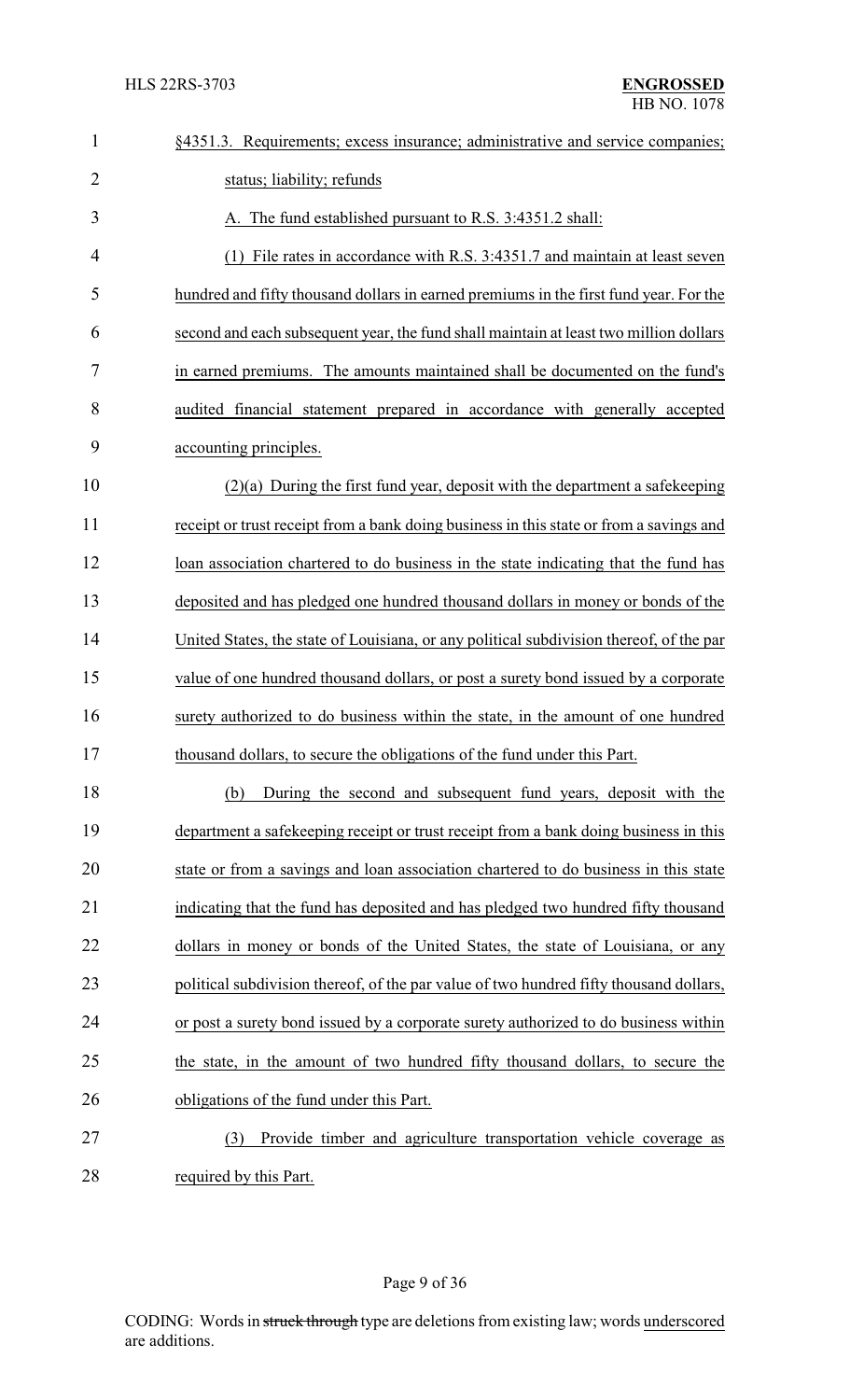| $\mathbf{1}$   | (4) Maintain at all times, on a fund-year basis, a contract or contracts of            |
|----------------|----------------------------------------------------------------------------------------|
| $\overline{2}$ | specific excess insurance or reinsurance of not less than two million dollars per      |
| 3              | occurrence and aggregate excess insurance or reinsurance of not less than two          |
| 4              | million dollars. The maximum retention under the excess insurance or reinsurance       |
| 5              | contracts shall not exceed amounts as may be provided by the department by             |
| 6              | regulation. Solely for the purposes of authorizing the purchase of reinsurance         |
| 7              | permitted under this Subsection, the fund shall be deemed an insurer. The excess       |
| 8              | insurance or reinsurance shall be purchased only from a company having a rating of     |
| 9              | A- by A.M. Best Company, A- by Fitch Ratings, A by Weiss Ratings, A- by                |
| 10             | Standard & Poor's, or A3 by Moody's Investors Services, or better, and this            |
| 11             | reinsurance may be purchased from admitted or nonadmitted companies, provided          |
| 12             | that the provisions of R.S. 22:651 through 661, and Financial Accounting Standard      |
| 13             | Number 113 as promulgated and updated by the Financial Accounting Standards            |
| 14             | Board, shall apply to all such reinsurance. All excess insurance policies or           |
| 15             | reinsurance agreements shall be approved by the department prior to use by the fund.   |
| 16             | File with the department financial statements and reports, including<br>(5)            |
| 17             | financial statements audited by an independent certified public accountant and         |
| 18             | actuarial reports, as may be required by the department through rules promulgated      |
| 19             | pursuant to the Administrative Procedure Act.                                          |
| 20             | For any casualty insurance company to be eligible to write excess<br>В.                |
| 21             | coverage for the fund, the company shall at all times have on file with the department |
| 22             | its current financial statement showing assets, including surplus to policyholders, at |
| 23             | least equal to the current requirements by the department for admission of a new       |
| 24             | company to do business in the state. Contracts or policies for excess insurance        |
| 25             | coverage written by active underwriters of Lloyd's of London shall be acceptable       |
| 26             | upon prior approval by the department.                                                 |
| 27             | C. Any fund administrator contracted by the fund and whose acts are not                |
| 28             | covered by the fund's bond, errors-and-omissions insurance, directors-and-officers'    |
| 29             | insurance, or other security approved by the department, and any person, which shall   |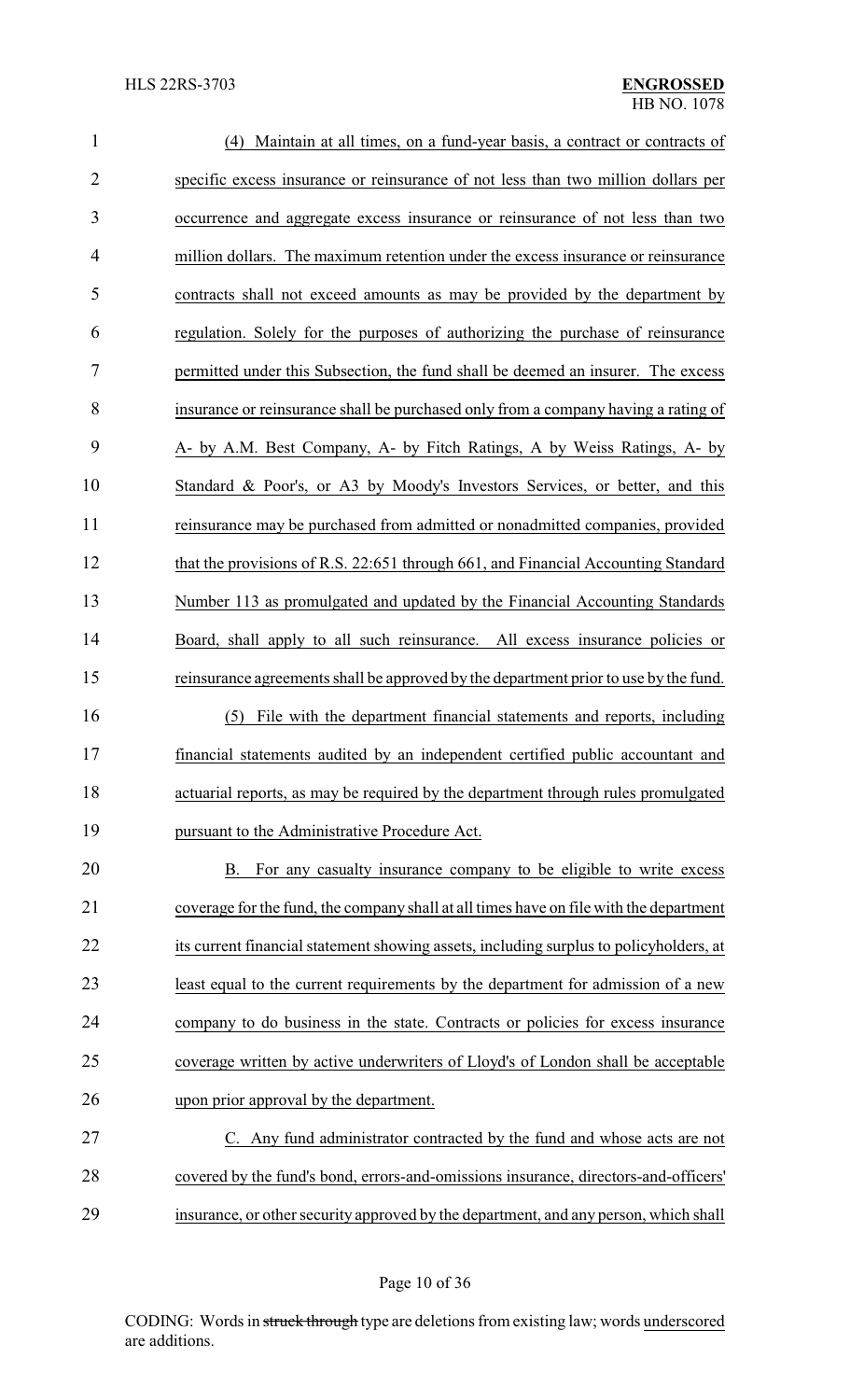## HLS 22RS-3703 **ENGROSSED**

| $\mathbf{1}$   | include an individual, partnership, corporation, and other entity contracting, either     |
|----------------|-------------------------------------------------------------------------------------------|
| $\overline{2}$ | directly or indirectly, with a fund to provide claims adjusting, underwriting, safety     |
| 3              | engineering, loss control, marketing, investment advisory, or administrative services     |
| 4              | to the fund or its membership, other than bookkeeping, or auditing, or claims             |
| 5              | investigation services to the fund shall:                                                 |
| 6              | (1) Post with the department a surety bond issued by a corporate surety                   |
| 7              | authorized to do business in the state of not less than fifty thousand dollars or deposit |
| 8              | with the department a safekeeping receipt or trust receipt from a bank doing business     |
| 9              | in this state or from a savings and loan association chartered to do business in the      |
| 10             | state indicating that the person has deposited fifty thousand dollars in money or         |
| 11             | bonds of the United States, the state of Louisiana, or any political subdivision          |
| 12             | thereof, of the par value of fifty thousand dollars, to secure the performance of its     |
| 13             | obligations under the contract and under this Part.                                       |
| 14             | (2) Place all terms, agreements, fee arrangements, and any other conditions               |
| 15             | in a written agreement, which shall constitute the entire agreement between the           |
| 16             | parties, signed by the person and the fund.                                               |
| 17             | D. The fund in this Part shall not be considered a partnership under the laws             |
| 18             | of the state.                                                                             |
| 19             | E. Fund members shall be solidarily liable for liabilities of the fund incurred           |
| 20             | by the fund after the inception of the fund year in which the operator becomes a          |
| 21             | member of the fund, to the extent required by this Part.                                  |
| 22             | F. Any monies in excess of the amount necessary to fund all obligations of                |
| 23             | the fund may be declared as refundable to the members of the fund by the board of         |
| 24             | The board of trustees shall be authorized to distribute the refund at its<br>trustees.    |
| 25             | discretion, in accordance with the agreement establishing the fund and the following      |
| 26             | conditions:                                                                               |
| 27             | The amount of the distribution shall not exceed the members'<br>(1)                       |
| 28             | distributions payable recorded on the balance sheet as indicated by the most recently     |
| 29             | completed audited financial statements of the fund.                                       |

# Page 11 of 36

CODING: Words in struck through type are deletions from existing law; words underscored are additions.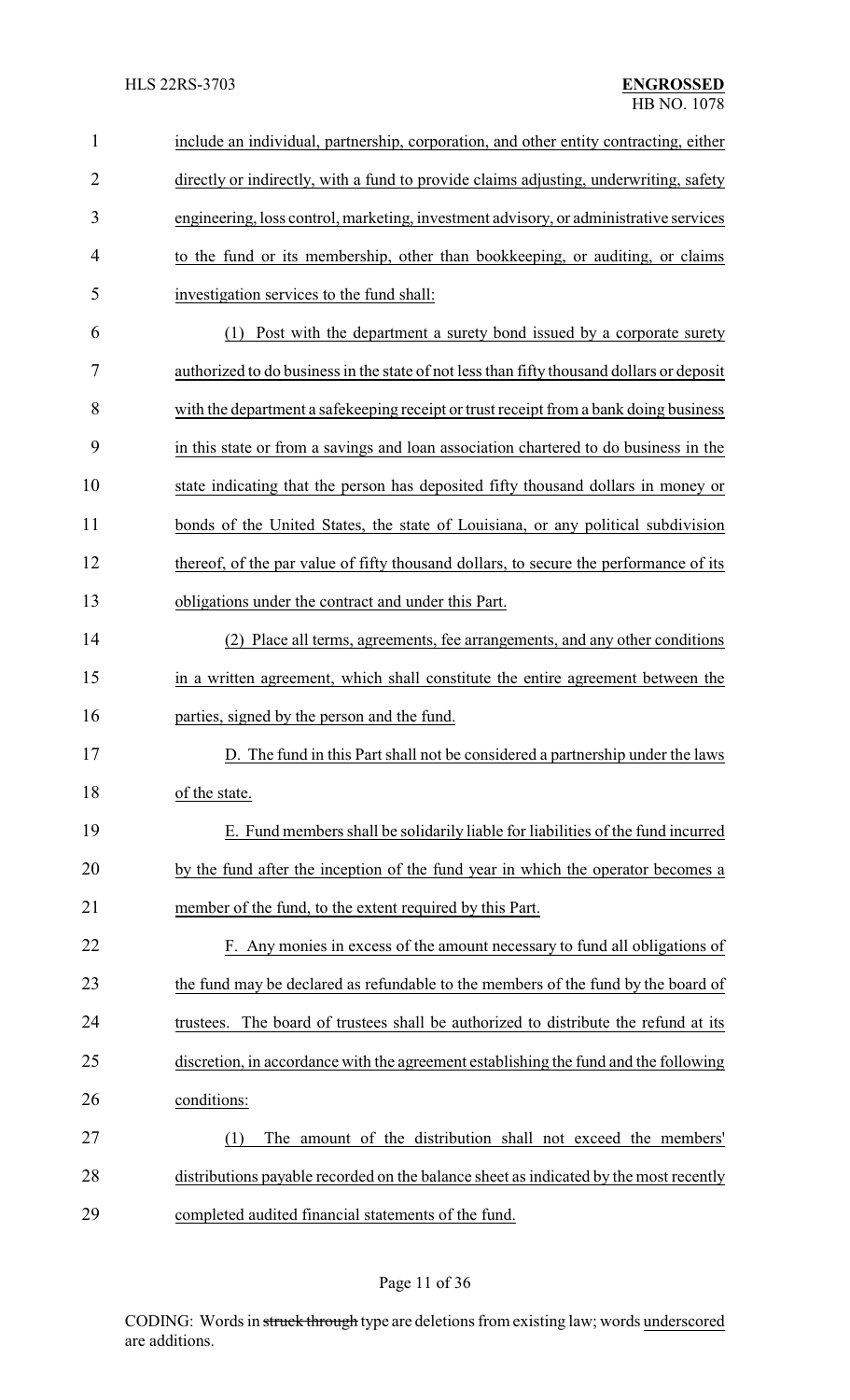| $\mathbf{1}$   | (2) No later than ten days before the payment of a distribution, the fund shall         |
|----------------|-----------------------------------------------------------------------------------------|
| $\overline{2}$ | provide written notification to the department.                                         |
| 3              | G. Any funds which are not guaranteed by a guaranty fund shall give written             |
| 4              | notice of the lack of a guaranty to the department and the members of the fund.         |
| 5              | §4351.4. Investments                                                                    |
| 6              | No security or other investment shall be eligible for purchase or<br>A.                 |
| 7              | acquisition by the fund unless it is interest-bearing or interest-accruing or dividend- |
| 8              | or income-paying, and is not then in default in any respect, and the fund is entitled   |
| 9              | to receive for its exclusive account and benefit the interest or income accruing        |
| 10             | thereon.                                                                                |
| 11             | B. Amounts not needed for current obligations may be invested by the board              |
| 12             | of trustees, only as provided in this Section, in any or all of the following:          |
| 13             | Deposits in federally insured banks or savings and loan associations<br>(1)             |
| 14             | when any one of the following applies:                                                  |
| 15             | (a) The deposits are insured by the Federal Deposit Insurance Corporation.              |
| 16             | (b) The deposits are collateralized by direct obligations of the United States          |
| 17             | government.                                                                             |
| 18             | (2) Bonds or securities not in default as to principal or interest, which are           |
| 19             | obligations of the United States government or of any agency of the United States       |
| 20             | government, without limitation.                                                         |
| 21             | Pass-through mortgage-backed securities and collateralized mortgage<br>(3)              |
| 22             | obligations issued by the Federal National Mortgage Association, the Government         |
| 23             | National Mortgage Association, the Federal Home Loan Mortgage Corporation, or           |
| 24             | the Federal Housing Administration, without limitation, provided that the               |
| 25             | collateralized mortgage obligations have a minimum rating of A by Moody's,              |
| 26             | Standard & Poor's, or Fitch.                                                            |
| 27             | Obligations of the state of Louisiana or its subdivisions having a<br>(4)               |
| 28             | minimum rating of A by Moody's, Standard & Poor's, or Fitch. Not more than five         |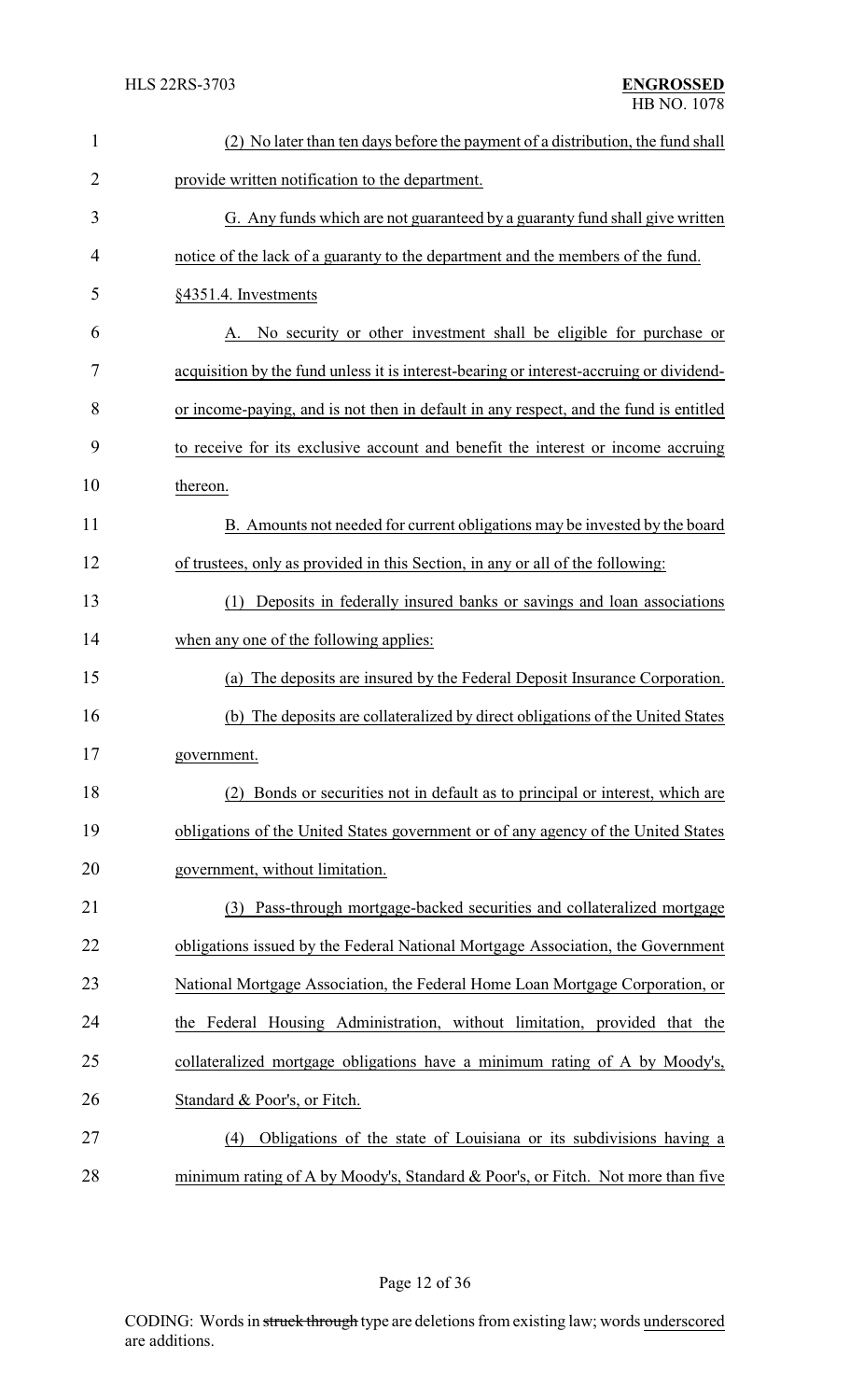| $\mathbf{1}$   | percent of the fund's assets may be invested in any particular issue and the type of   |
|----------------|----------------------------------------------------------------------------------------|
| $\overline{2}$ | investment cannot exceed fifteen percent of the fund's assets in the aggregate.        |
| 3              | (5) Obligations of any state or its subdivisions having a minimum rating of            |
| 4              | A by Moody's, Standard & Poor's, or Fitch. Not more than five percent of the fund's    |
| 5              | assets may be invested in any particular issue and the type of investment cannot       |
| 6              | exceed fifteen percent of the fund's assets in the aggregate.                          |
| 7              | Commercial mortgage-backed securities with purchases having a<br>(6)                   |
| 8              | minimum rating of Aaa by Moody's, AAA by Standard and Poor's, or AAA by Fitch.         |
| 9              | Not more than two percent of the fund's assets may be invested in one issue, and this  |
| 10             | type of investment shall not exceed ten percent of the fund's assets in the aggregate. |
| 11             | (7) Asset-backed securities with purchases having a minimum rating of Aa               |
| 12             | by Moody's, AA by Standard and Poor's, or AA by Fitch. No more than five percent       |
| 13             | of the fund's assets may be invested in one issue, and this type of investment cannot  |
| 14             | exceed ten percent of the fund's assets in the aggregate.                              |
| 15             | Repurchase agreements, without limitation, when the collateral for the<br>(8)          |
| 16             | agreement is a direct obligation of the United States government, provided that the    |
| 17             | repurchase agreement shall meet all of the following specifications:                   |
| 18             | (a) Be in writing.                                                                     |
| 19             | (b) Have a specific maturity date.                                                     |
| 20             | (c) Adequately identify each security to which the agreement applies.                  |
| 21             | (d) State that in the event of default by the party agreeing to repurchase the         |
| 22             | securities described in the agreement at the term contained in the agreement, title to |
| 23             | the described securities shall pass immediately to the fund without recourse.          |
| 24             | Corporate bonds, subject to the following limitations:<br>(9)                          |
| 25             | The bonds shall have a minimum rating of Baa by Moody's, BBB by<br>(a)                 |
| 26             | Standard and Poor's, or BBB by Fitch.                                                  |
| 27             | (b) Except as provided in Subparagraph (d) of this Paragraph, not more than            |
| 28             | five percent of the fund's assets may be invested in corporate bonds of any particular |
| 29             | issue or issuer.                                                                       |

# Page 13 of 36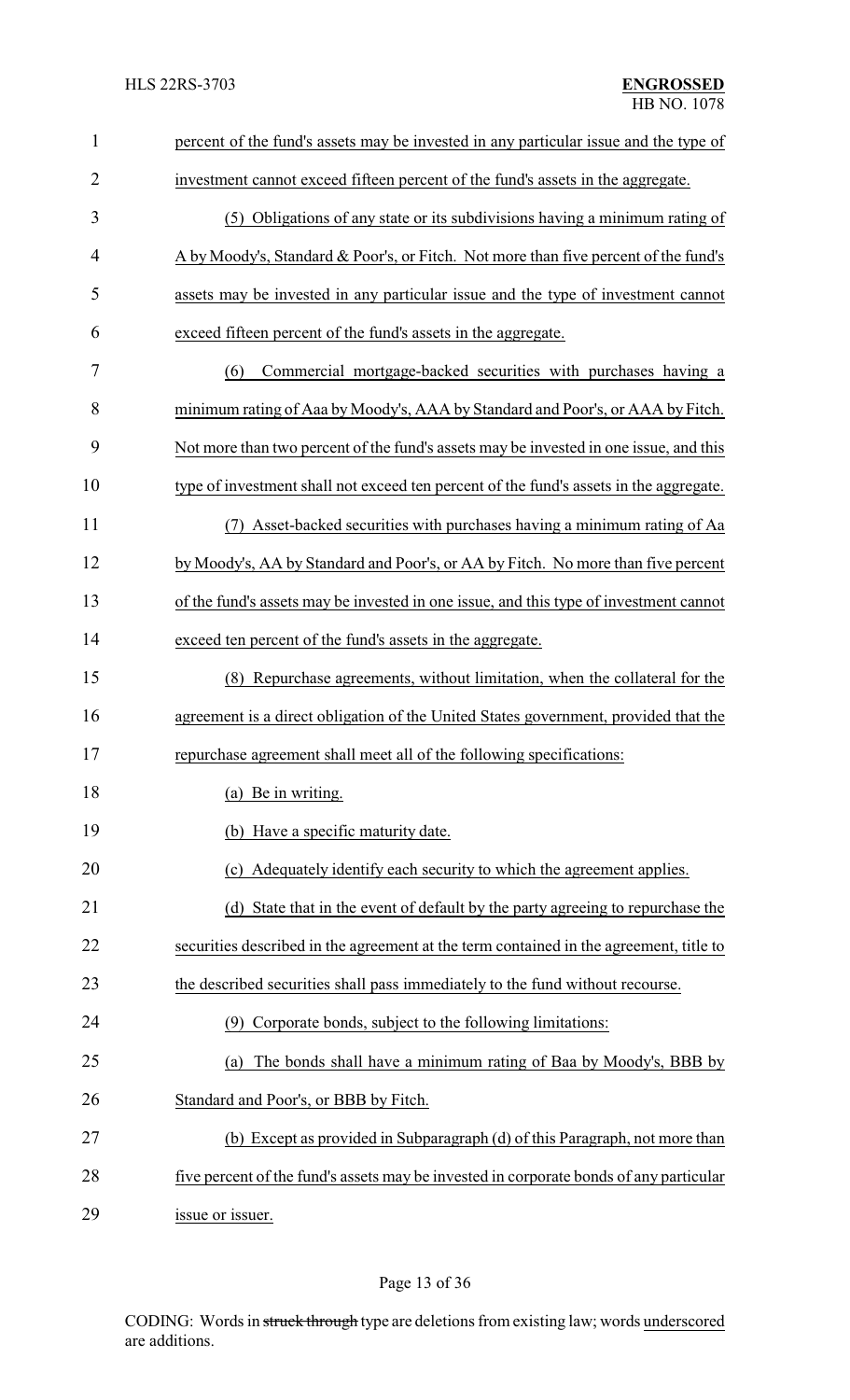| $\mathbf{1}$   | (c) Except as provided in Subparagraph (d) of this Paragraph, not more than              |
|----------------|------------------------------------------------------------------------------------------|
| $\overline{2}$ | fifty percent of the fund's assets may be invested in corporate bonds of all types.      |
| 3              | (d) The five percent and fifty percent limitations specified in Subparagraphs            |
| 4              | (b) and (c) of this Paragraph, respectively, may be exceeded up to an additional ten     |
| 5              | percent of the fund's assets in the event, and only in the event, of financial           |
| 6              | circumstances acceptable to the department, such as an increase in market value after    |
| 7              | initial purchase of a corporate bond, provided that:                                     |
| 8              | The initial purchase of corporate bonds was within the limitations<br>(i)                |
| 9              | specified in Subparagraphs (b) and (c) of this Paragraph.                                |
| 10             | (ii) For the purpose of determining the financial condition of the fund, the             |
| 11             | department shall not include as assets of the fund those corporate bonds which           |
| 12             | exceed fifty percent of the fund's total assets.                                         |
| 13             | (10) Mutual or trust fund institutions registered with the Securities and                |
| 14             | Exchange Commission under the Securities Act of 1933 and the Investment                  |
| 15             | Company Act of 1940 which have underlying investments consisting solely of               |
| 16             | securities approved for investment as set forth in this Subsection. This type of         |
| 17             | investment shall not exceed fifty percent of the fund's assets in the aggregate.         |
| 18             | $(11)(a)$ Equities subject to all of the following limitations:                          |
| 19             | The equity sector shall not exceed fifteen percent of the overall<br>(i)                 |
| 20             | investment fund.                                                                         |
| 21             | (ii) A minimum of five different issues shall be held in the equity sector to            |
| 22             | provide for diversification.                                                             |
| 23             | (iii) No single issue may represent more than five percent, at cost, of the              |
| 24             | overall investment fund.                                                                 |
| 25             | (iv) Market capitalization of each issue shall be at least one billion dollars.          |
| 26             | Each eligible issue shall be paying a cash dividend.<br>(v)                              |
| 27             | Except as provided in Subparagraph (b) of this Paragraph, equity<br>(vi)                 |
| 28             | holdings shall be restricted to high quality, readily marketable securities corporations |
| 29             | that are domiciled in the United States and that are actively traded on the major        |

Page 14 of 36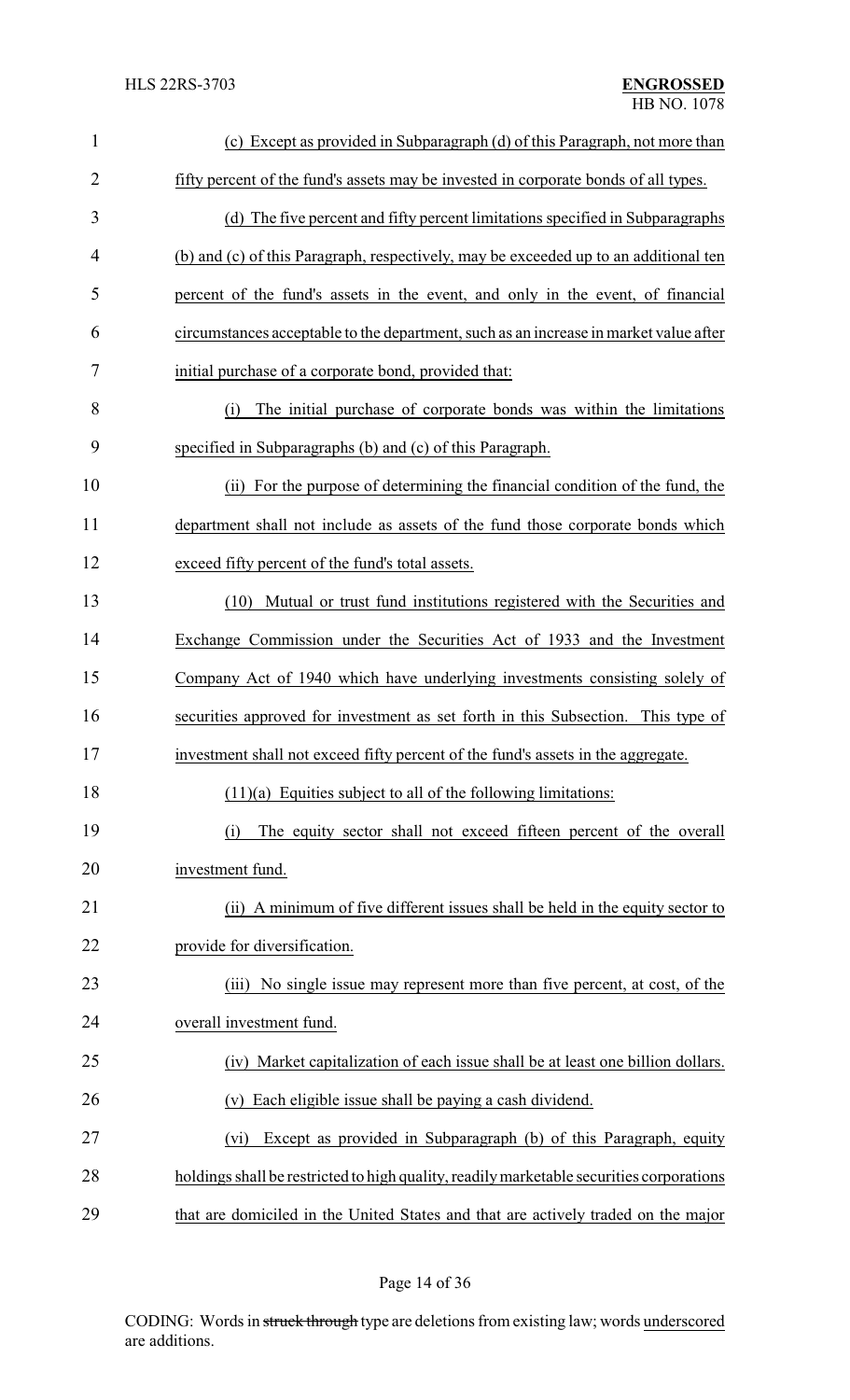| 1              | United States exchanges, including the New York Stock Exchange and the National           |
|----------------|-------------------------------------------------------------------------------------------|
| $\overline{2}$ | Association of Securities Dealers Automated Quotation Stock Market, LLC.                  |
| 3              | Foreign domiciled corporations are eligible if they trade American<br>(b)                 |
| $\overline{4}$ | Depositary Receipts on the major United States exchanges.                                 |
| 5              | (c) In lieu of individual securities, investment in a mutual fund or exchange             |
| 6              | traded fund which pays a dividend and consists of securities which have an average        |
| 7              | market capitalization of at least one billion dollars shall be permitted. The same        |
| 8              | general quality constraints shall be met and the aggregate total of the funds, plus any   |
| 9              | individual securities, may not exceed fifteen percent of the overall investment fund.     |
| 10             | C. The fund shall not invest in rental assets, which for the purposes of this             |
| 11             | Section shall include but not be limited to any of the following:                         |
| 12             | (1) Any item carried as an asset on the fund's balance sheet which is not, in             |
| 13             | fact, actually owned by the fund.                                                         |
| 14             | (2) Any item carried as an asset on the fund's balance sheet, the ownership               |
| 15             | of which is subject to resolution, rescission, or revocation upon the fund's              |
| 16             | insolvency, receivership, bankruptcy, statutory supervision, rehabilitation,              |
| 17             | liquidation, or upon the occurrence of any other contingency.                             |
| 18             | (3) Any item carried as an asset on the fund's balance sheet for which the                |
| 19             | fund pays a regular or periodic fee for the right to carry the item as an asset, whether  |
| 20             | the fee is characterized as a rental, a management fee, or a dividend not previously      |
| 21             | approved by the department, or other periodic payment for such right.<br>This             |
| 22             | provision is not intended to apply to leases capitalized under generally accepted         |
| 23             | accounting principles.                                                                    |
| 24             | (4) Any asset purchased for investment by the fund on credit whereby the                  |
| 25             | interest rate paid by the fund on its credit instrument is greater than the interest rate |
| 26             | or yield generated by the purchased asset.                                                |
| 27             | (5) Any item carried by the fund as an asset on its balance sheet which is                |
| 28             | subject to a mortgage, lien, privilege, preference, pledge, charge, or other              |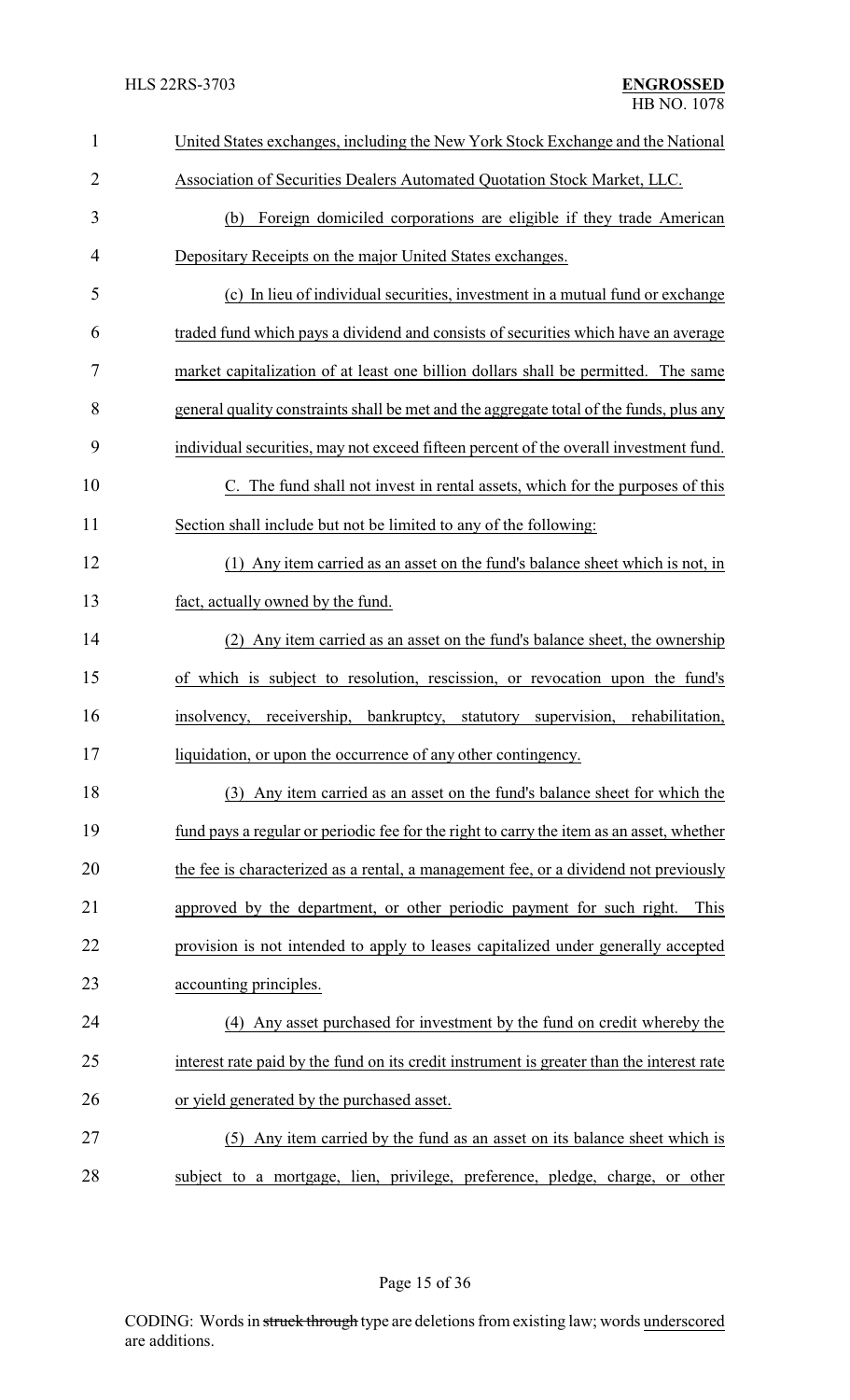| $\mathbf{1}$   | encumbrance which is not accurately reflected in the liability section of the fund's    |
|----------------|-----------------------------------------------------------------------------------------|
| $\overline{2}$ | balance sheet.                                                                          |
| 3              | (6) Any asset received by the fund as a contribution to capital or surplus              |
| $\overline{4}$ | from any person which meets any of the criteria set forth in Paragraphs (1) through     |
| 5              | (5) of this Subsection while in the hands of that contributing person, or at the        |
| 6              | moment of the contribution to capital, or thereafter.                                   |
| 7              | §4351.5. Authority of Department of Insurance                                           |
| 8              | A. The fund shall not become operative until issued a certificate of authority          |
| 9              | by the department. Except for the certificate of authority, the department shall keep   |
| 10             | confidential all documents and records associated with the provision of this Section.   |
| 11             | B. The certificate of authority shall be continuous until revoked or suspended          |
| 12             | by the department, or until it is voluntarily surrendered by the fund.                  |
| 13             | C.(1) The department shall have the authority to examine the affairs, books,            |
| 14             | transactions, workpapers, files, accounts, records, assets, and liabilities of the fund |
| 15             | to determine compliance with this Part and with any rules and regulations               |
| 16             | promulgated by the department or orders and directives issued by the department.        |
| 17             | In addition, to the extent necessary and material to the examination of the fund, the   |
| 18             | department shall have the authority to examine the affairs, books, transactions,        |
| 19             | workpapers, files, accounts, and records of the fund's administrator, service           |
| 20             | company, certified public accountant, or actuary generated in the course of             |
| 21             | transacting business on behalf of the group self-insurance fund being examined. All     |
| 22             | examinations shall be conducted in accordance with the provisions of this Part. The     |
| 23             | reasonable expenses of the examinations shall be paid by the fund.                      |
| 24             | Upon the request of the department, the group self-insurance fund<br>(2)                |
| 25             | established pursuant to this Part shall cause a rate review to be conducted by a        |
| 26             | national independent actuarial firm, provided that the department shall not make        |
| 27             | more than two requests in any calendar year for a rate review under the provisions      |
| 28             | of this Subsection. The firm shall report its findings to the department.               |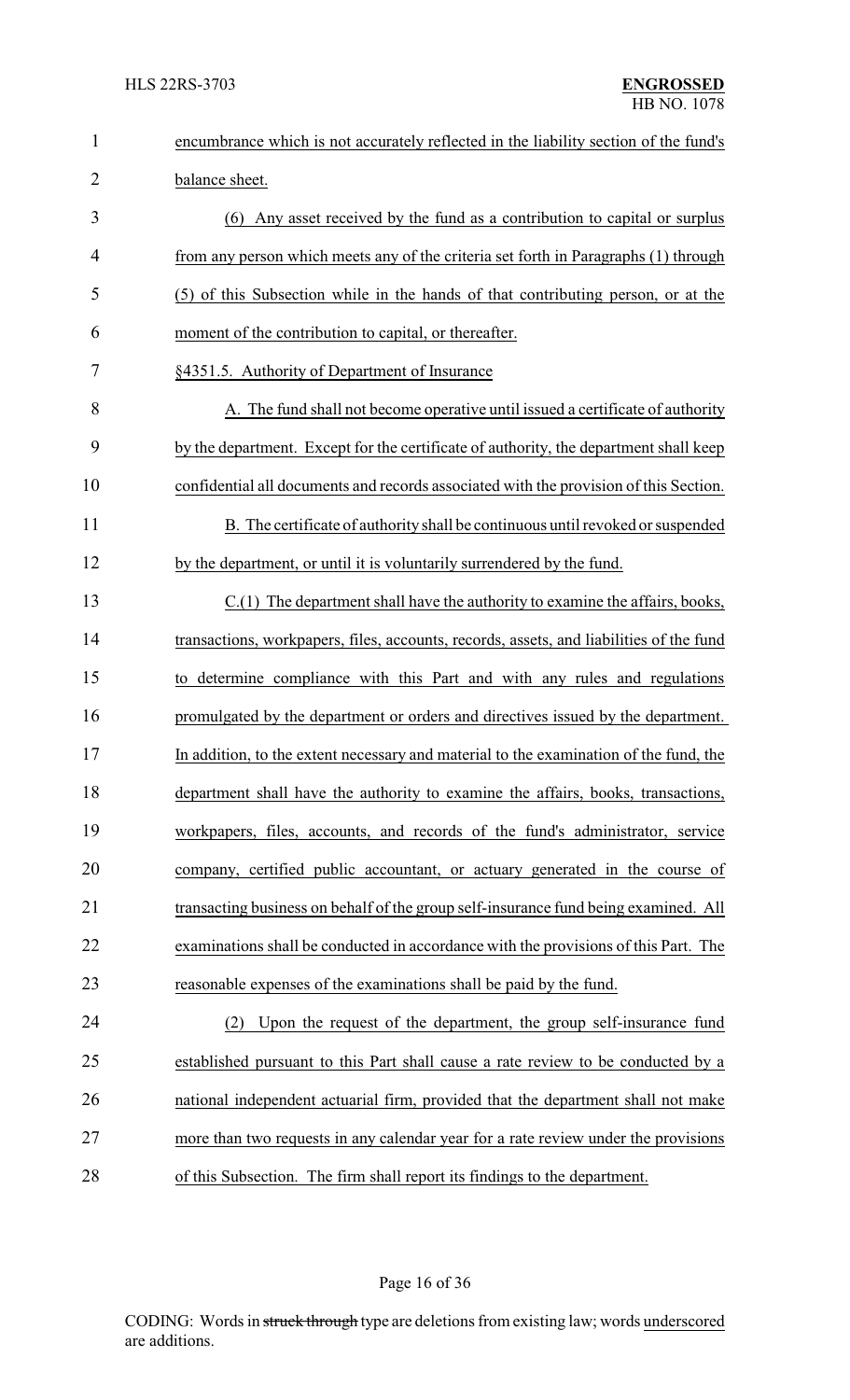| $\mathbf{1}$   | All work papers, recorded information, documents, information, and<br>(3)            |
|----------------|--------------------------------------------------------------------------------------|
| $\overline{2}$ | copies thereof produced by, obtained by, or disclosed to the department or any other |
| 3              | person, pursuant to the authority of the department under this Part, shall be given  |
| 4              | confidential treatment and shall not be subject to subpoena, except in the following |
| 5              | circumstances:                                                                       |
| 6              | (a) Information sought has been provided pursuant to R.S. $3:4351.10(C)$ or          |
| 7              | R.S. $3:4351.11(I)$ .                                                                |
| 8              | (b) Documents sought are audited financial statements which have been filed          |
| 9              | with the department.                                                                 |
| 10             | D. The department shall have authority to issue cease and desist orders and          |
| 11             | suspend or revoke the certificate of authority of the fund which the department      |
| 12             | determines is not in compliance with this Part or with any rule promulgated by the   |
| 13             | department pursuant to the Administrative Procedure Act or order or directive issued |
| 14             | by the department. Without limiting the generality of the provisions of this         |
| 15             | Subsection, a cease and desist order may include a prohibition on writing or         |
| 16             | incurring any new or renewal business by the fund.                                   |
| 17             | E. Upon the determination by the department that the fund or any trustee,            |
| 18             | member, officer, director, or employee of the fund failed to comply with the         |
| 19             | provisions of this Part, any applicable laws relating to the fund, or any rule       |
| 20             | promulgated by the department or order or directive issued by the department, the    |
| 21             | department may levy a fine not to exceed two thousand dollars for each violation.    |
| 22             | If the conduct for which a previous fine was levied by the department is committed   |
| 23             | again, the department may levy a fine not to exceed four thousand dollars. The       |
| 24             | enforcement of any fine and any appeal from a fine shall be conducted in accordance  |
| 25             | with the Administrative Procedure Act.                                               |
| 26             | F. The division of administrative law shall conduct a hearing in accordance          |
| 27             | with R.S. 22:2191.                                                                   |
| 28             | Nothing in this Section shall prohibit the legislative auditor from<br>G.            |
| 29             | reviewing records and conducting an audit in accordance with R.S. 24:513.            |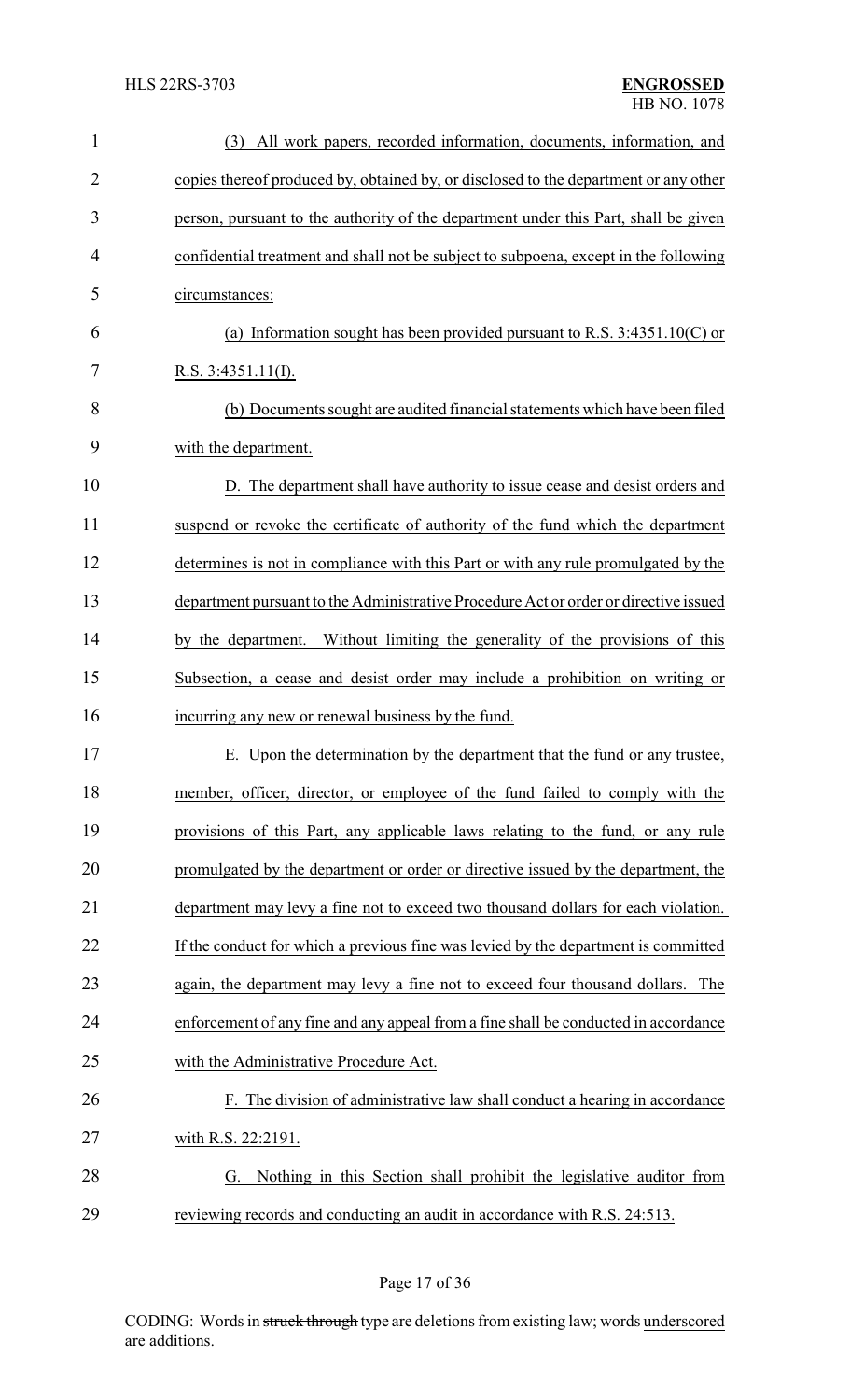| $\mathbf{1}$   | H.(1) The department is authorized to order the group self-insurance fund              |
|----------------|----------------------------------------------------------------------------------------|
| $\overline{2}$ | to submit a corrective action plan to the department for his approval to remediate any |
| 3              | noncompliance or financial issues affecting the fund. This authority is in addition    |
| $\overline{4}$ | to any other authority the department holds.                                           |
| 5              | The corrective action plan shall be submitted by the fund to the<br>(2)                |
| 6              | department for its approval and include standards, time frames, and other parameters   |
| 7              | acceptable to the department. Any corrective action plan that is submitted to the      |
| 8              | department by the fund shall be kept confidential by the department.                   |
| 9              | Without limiting the discretion of the department, the corrective action<br>(3)        |
| 10             | plan may include any of the following:                                                 |
| 11             | (a) Mandatory training.                                                                |
| 12             | (b) On-site or off-site monitoring and supervision of the activities of the fund       |
| 13             | for a specified period of time to determine progress regarding correction of           |
| 14             | deficiencies.                                                                          |
| 15             | The submission of written progress reports.<br>(c)                                     |
| 16             | The institution of measures to conserve or generate additional funding<br>(d)          |
| 17             | for the fund.                                                                          |
| 18             | (e) The imposition of fines and penalties for any misconduct which                     |
| 19             | contributed to the need for the imposition of the corrective action plan.              |
| 20             | (4) Failure by the group self-insurance fund to comply with a corrective               |
| 21             | action plan approved by the department may result in any of the following:             |
| 22             | (a) The imposition of fines and penalties.                                             |
| 23             | (b) Revocation of the fund's certificate of authority.                                 |
| 24             | (c) Placement of the fund into administrative supervision, pursuant to R.S.            |
| 25             | 22:731, et seq.                                                                        |
| 26             | (d) Placement of the fund into receivership, pursuant to R.S. 22:2001, et seq.         |
| 27             | §4351.6. Licensing of agents; claims against insurance agents                          |
| 28             | A. Any person soliciting membership for the fund shall be licensed by the              |
| 29             | department as a property and casualty producer, pursuant to R.S. 22:1571, et seq. No   |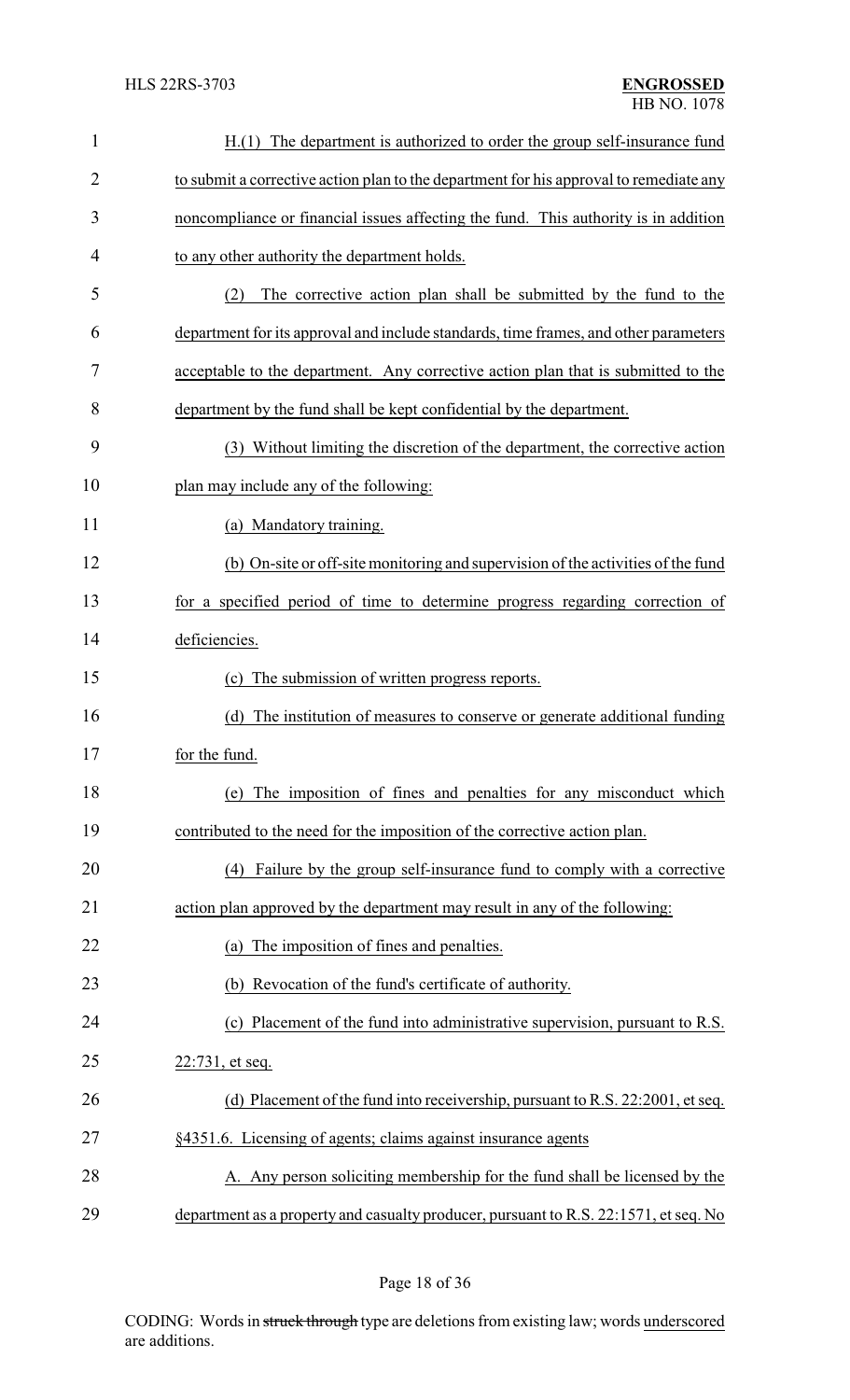| $\mathbf{1}$   | employee of a bona fide trade or professional association which has established the        |
|----------------|--------------------------------------------------------------------------------------------|
| $\overline{2}$ | fund or employee of the fund shall be required to be licensed if the solicitation of       |
| 3              | membership for the fund is not the primary duty of the employee.                           |
| 4              | B. No action shall lie against an insurance producer or other person involved              |
| 5              | in the marketing, selling, or solicitation of participation in the fund authorized by this |
| 6              | Part for any claims arising out of the insolvency of the fund or the inability of the      |
| 7              | fund to pay claims as the claims become due unless and until any claimant shall have       |
| 8              | first exhausted all remedies available to him against the members of the fund as           |
| 9              | provided by this Part.                                                                     |
| 10             | §4351.7. Rates; filing; review of rate determination                                       |
| 11             | The fund shall file rates on an actuarially justified basis with the<br>A.                 |
| 12             | department and may use the rates ninety days after filing, unless the department           |
| 13             | disapproves the use of rates within the ninety-day period.                                 |
| 14             | B. The fund shall provide a reasonable procedure for any member aggrieved                  |
| 15             | by the fund to request in written form a review of the application of the rating system    |
| 16             | for the coverage afforded by the fund. The fund shall have thirty days from receipt        |
| 17             | to grant or deny the request in written form. If the fund rejects the request or fails     |
| 18             | to grant or reject the request within the thirty-day period, the member may, within        |
| 19             | thirty days of the expiration of the thirty-day period, appeal to the division of          |
| 20             | administrative law for a hearing in accordance with the provisions of the                  |
| 21             | Administrative Procedure Act. After the hearing, the administrative law judge may          |
| 22             | affirm, modify, or reverse the action taken by the fund.                                   |
| 23             | §4351.8. Consecutive net losses                                                            |
| 24             | If the fund has three years of consecutive net losses on the audited financial             |
| 25             | statements of the fund, or two years of consecutive net losses on the audited financial    |
| 26             | statements of the fund in excess of five hundred thousand dollars or five percent of       |
| 27             | the premium of the latest audited financial statement, whichever is greater, an            |
| 28             | authorized representative of the fund shall:                                               |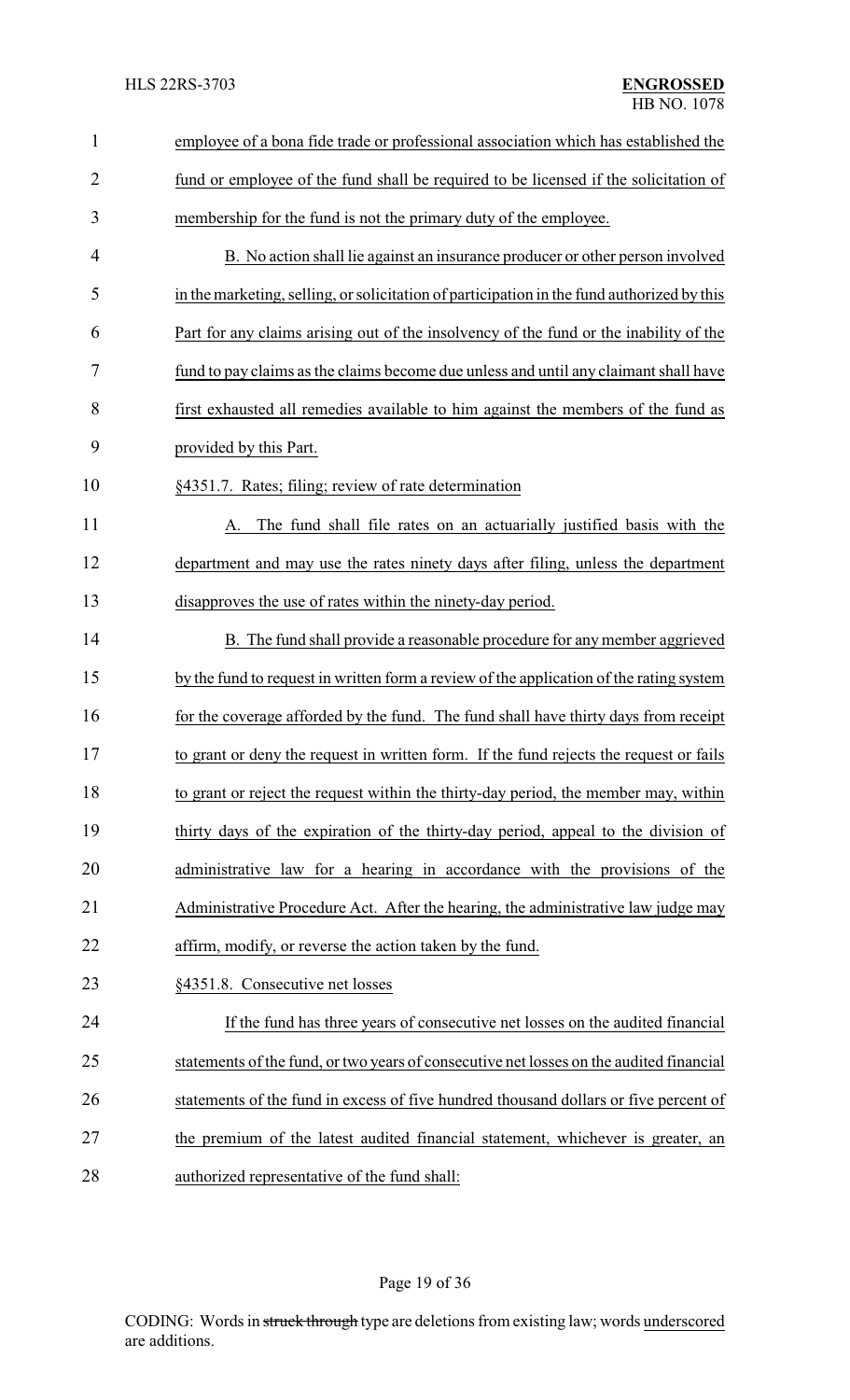| $\mathbf{1}$   | (1) Attend a meeting with the department, the administrator of the fund, any              |
|----------------|-------------------------------------------------------------------------------------------|
| $\overline{2}$ | third-party administrator contracted or performing services for the fund, and the         |
| 3              | fund's board of trustees to discuss the financial condition of the fund and to advise     |
| 4              | the department of the course of action the fund will take to obtain net incomes on        |
| 5              | subsequent audited financial statements.                                                  |
| 6              | (2) File with the department a written and signed plan from the fund's board              |
| 7              | of trustees describing the actions the fund will take to generate net incomes on          |
| 8              | subsequent audited financial statements.                                                  |
| 9              | Obtain an actuarial rate analysis, if an actuarial rate analysis was not<br>(3)           |
| 10             | performed for the previous fund year.                                                     |
| 11             | §4351.9. Insolvencies                                                                     |
| 12             | A. In the event the fund is insolvent, then in addition to any other provision            |
| 13             | of law or rule, the department shall require that the fund files a plan in writing within |
| 14             | sixty days from the date that the fund becomes aware of the insolvency and the plan       |
| 15             | shall be signed by the board of trustees. For the purpose of determining insolvency,      |
| 16             | assets will not include intangible property, such as patents, trade names, or goodwill.   |
| 17             | The plan submitted by the fund to eliminate the insolvency shall set forth in detail      |
| 18             | the means by which the fund intends to eliminate the insolvency, and may include          |
| 19             | an assessment of the members of the fund. The fund shall also include the timetable       |
| 20             | for the implementation of the plan and requirements for reporting to the department.      |
| 21             | The department shall review the plan submitted by the fund and notify the fund of         |
| 22             | the plan's approval or disapproval within thirty days of the department's receipt of      |
| 23             | the plan.                                                                                 |
| 24             | B. Upon determination by the department that a plan submitted by the fund                 |
| 25             | is disapproved or that the fund is not implementing a plan in accordance with the         |
| 26             | terms of the plan, it shall notify the fund in writing of the determination.              |
| 27             | C. If the fund fails to file a plan to eliminate an insolvency as called for              |
| 28             | pursuant to this Section, or if the department notifies the fund that the plan has been   |
| 29             | disapproved or that the fund is not implementing the plan according to the plan, the      |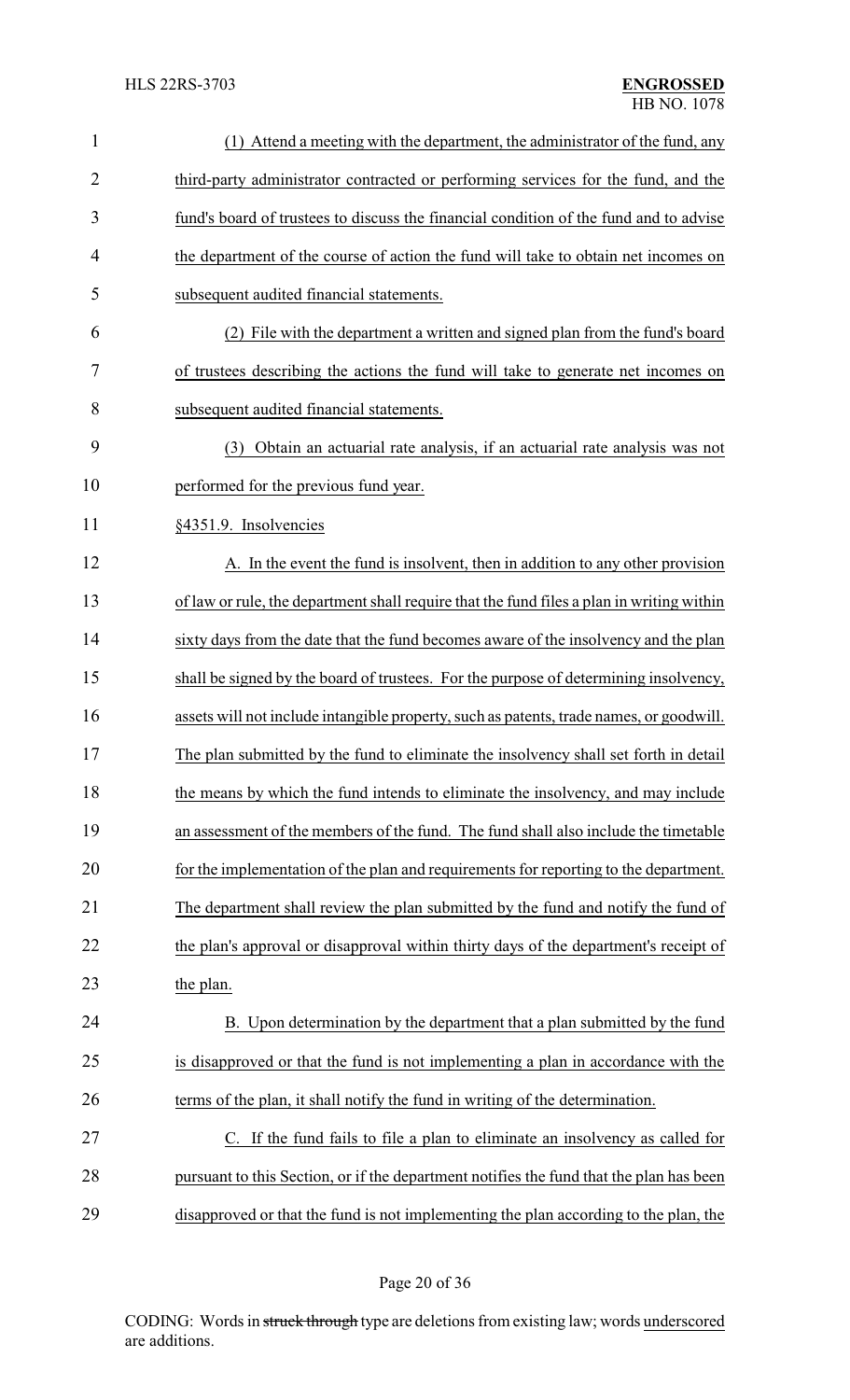| $\mathbf{1}$   | department shall have the following powers and authority in addition to any other      |
|----------------|----------------------------------------------------------------------------------------|
| $\overline{2}$ | powers and authority granted under law:                                                |
| 3              | (1) To order the fund to immediately levy an assessment upon its members               |
| 4              | in an amount sufficient to eliminate the insolvency.                                   |
| 5              | (2) To levy an assessment, in the name of the fund, upon the members of the            |
| 6              | fund sufficient to eliminate the insolvency if the fund fails or refuses to levy the   |
| 7              | assessment.                                                                            |
| 8              | $D(1)$ In addition to any other powers of the department, in the event that the        |
| 9              | group self-insurance fund is insolvent, operating in a hazardous financial condition,  |
| 10             | or operating in violation of the requirements of this Part, the department is hereby   |
| 11             | expressly authorized to institute delinquency proceedings against the fund, including  |
| 12             | entering an order for injunctive relief or placing the fund into administrative        |
| 13             | supervision, pursuant to R.S. 22:731, et seq. or into receivership, pursuant to R.S.   |
| 14             | $22:2001$ , et seq.                                                                    |
| 15             | $(2)(a)$ The Nineteenth Judicial District Court shall have exclusive jurisdiction      |
| 16             | to hear any delinquency proceeding instituted by the department for the failure of the |
| 17             | fund to comply with the approved corrective action plan                                |
| 18             | (b) The court may issue an injunction to restrain the fund and its officers,           |
| 19             | agents, directors, or employees from transacting any insurance business or disposing   |
| 20             | of property until further action by the court. The court may issue any other           |
| 21             | injunction as it deems necessary to prevent interference with the proceedings or with  |
| 22             | the ability of the department to conduct business, as well as any injunction sought    |
| 23             | to protect any assets that are in the control of the department.                       |
| 24             | (3) The department shall promulgate rules and regulations in accordance                |
| 25             | with the Administrative Procedure Act providing for the grounds, conduct, and          |
| 26             | procedures applicable to the delinquency proceedings.                                  |
| 27             | E. The distribution of general assets from the estate of the fund shall be             |
| 28             | prioritized as follows:                                                                |
| 29             | (1) The department's costs and expenses of administration.                             |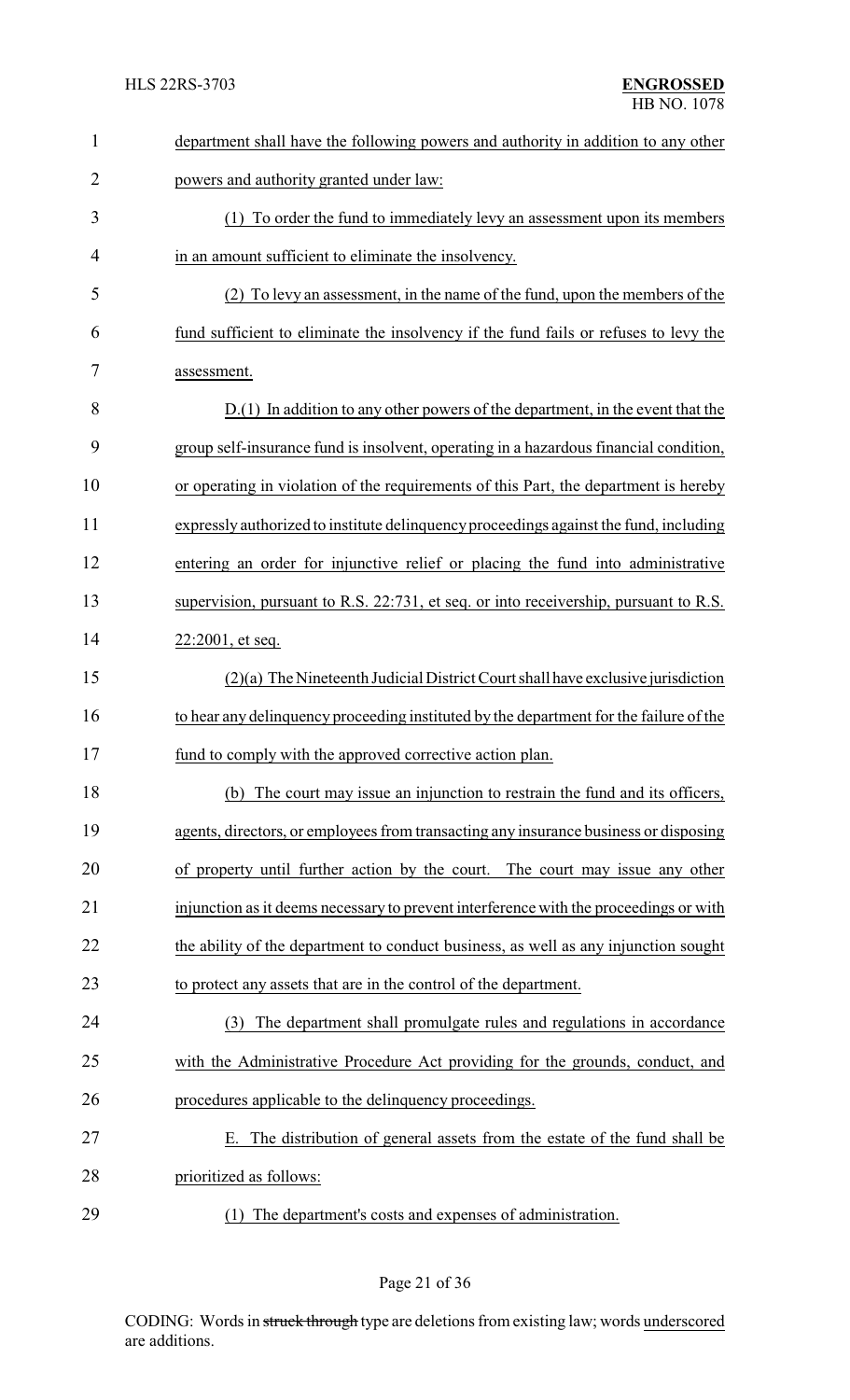| $\mathbf{1}$   | (2) Payment of claims to third-parties and insureds arising out of and within           |
|----------------|-----------------------------------------------------------------------------------------|
| $\overline{2}$ | the coverage of agreements or evidences of coverage issued by the fund, up to the       |
| 3              | policy limits.                                                                          |
| 4              | (3) Payment of claims by the federal government other than those claims                 |
| 5              | otherwise prioritized within this Subsection.                                           |
| 6              | (4) Payment of compensation owed to employees of the fund shall be paid                 |
| 7              | in accordance with the applicable provisions of administrative supervision, pursuant    |
| 8              | to R.S. 22:731, et seq. or receivership, pursuant to R.S. 22:2001, et seq.              |
| 9              | (5) Payment of claims for unearned premiums or other premium refunds and                |
| 10             | claims of general creditors, including claims of any ceding and assuming company        |
| 11             | in their capacity as such.                                                              |
| 12             | (6) Payment of all other claims.                                                        |
| 13             | §4351.10. Examination                                                                   |
| 14             | A. The department shall make an examination, at least once every five years,            |
| 15             | of the group self-insurance fund established pursuant to this Part doing business in    |
| 16             | this state, and at any other time when in the opinion of the department it is necessary |
| 17             | for such an examination to be made.                                                     |
| 18             | Upon determining that an examination should be conducted, the<br><b>B.</b>              |
| 19             | department shall appoint one or more examiners to perform the examination and           |
| 20             | instruct them as to the scope of the examination. In conducting the examination, the    |
| 21             | examiner or examiners shall observe those guidelines and procedures that the            |
| 22             | department deems appropriate.                                                           |
| 23             | C. Nothing contained in this Part shall be construed to limit the department's          |
| 24             | authority to use any final or preliminary examination report, any examiner or fund      |
| 25             | work papers or other documents, or any other information discovered or developed        |
| 26             | during the course of any examination in the furtherance of any legal or regulatory      |
| 27             | action which the department may, in his sole discretion, considers appropriate.         |
| 28             | D. Nothing contained in this Part shall be construed to limit the authority of          |
| 29             | the department to terminate or suspend any examination in order to pursue other         |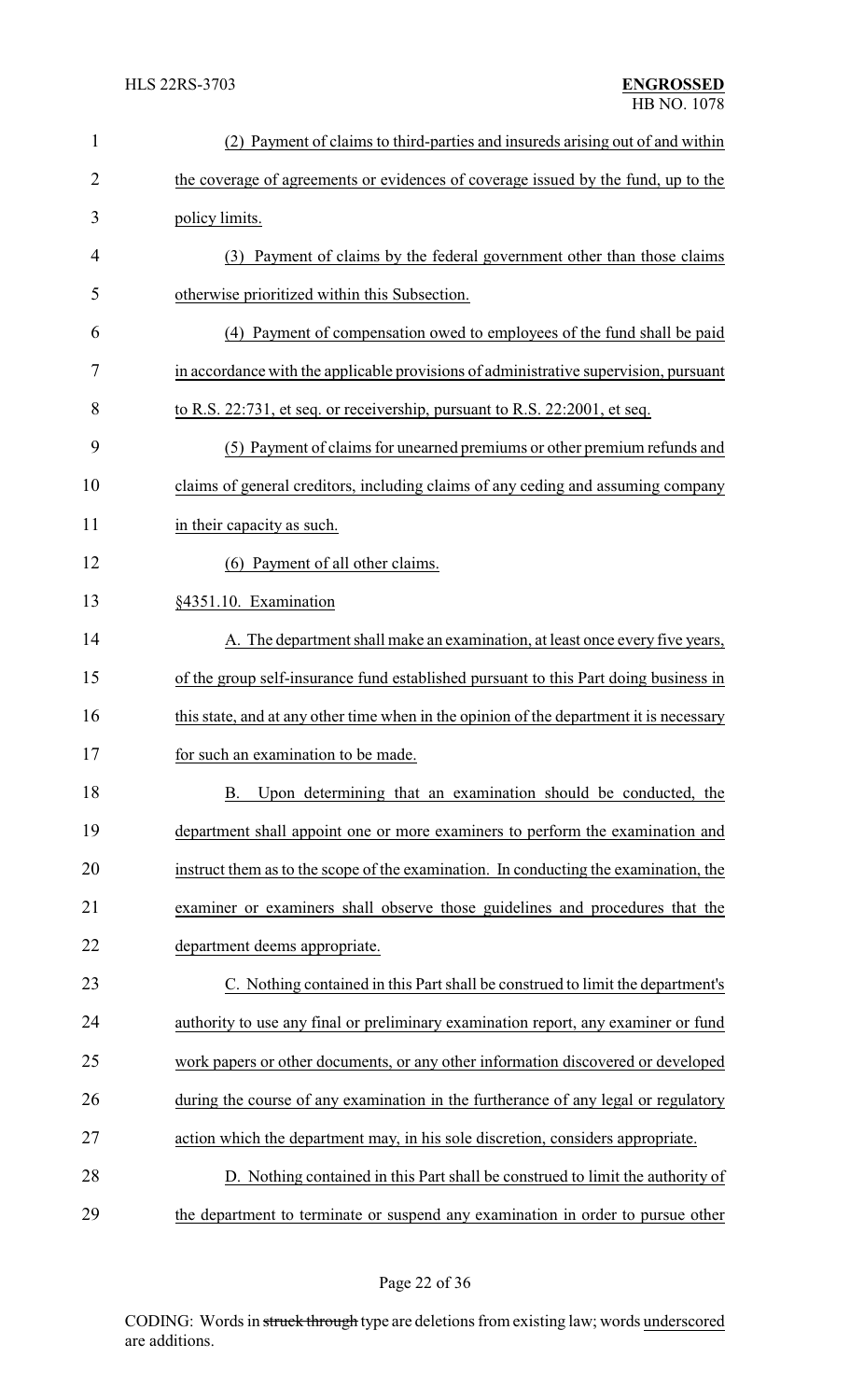| $\mathbf{1}$   | legal or regulatory action pursuant to the applicable laws of this state. Findings of  |
|----------------|----------------------------------------------------------------------------------------|
| $\overline{2}$ | fact and conclusions made pursuant to any examination shall be prima facie evidence    |
| 3              | in any legal or regulatory action.                                                     |
| 4              | E. In conducting the examination pursuant to this Section, the department              |
| 5              | shall examine the affairs, transactions, accounts, records, documents, and assets of   |
| 6              | the authorized group self-insurance fund. For the purpose of ascertaining its          |
| 7              | condition or compliance with this Part, the department may, as often as he deems       |
| 8              | advisable, examine the accounts, records, documents and transactions of all of the     |
| 9              | following:                                                                             |
| 10             | (1) Any insurance agent, solicitor or broker, but only insofar as the accounts,        |
| 11             | records, documents and transactions relate to group self-insurance funds.              |
| 12             | Any person having a contract under which he enjoys, in fact, the<br>(2)                |
| 13             | exclusive or dominant right to manage or control the group self-insurance fund.        |
| 14             | F. The group self-insurance fund being examined, and its officers, trustees,           |
| 15             | employees, administrators and representatives, shall produce and make freely           |
| 16             | accessible to the department the accounts, records, documents, and files in its        |
| 17             | possession or control relating to the subject of the examination, and shall otherwise  |
| 18             | facilitate the examination.                                                            |
| 19             | The department may take depositions, subpoena witnesses or<br>G.                       |
| 20             | documentary evidence, administer oaths, and examine under oath any individual          |
| 21             | relative to the affairs of the group self-insurance fund being examined. Any person    |
| 22             | who testifies falsely or makes any false affidavit during the course of such an        |
| 23             | examination shall be guilty of perjury.                                                |
| 24             | H. Whenever the department makes an examination or investigation pursuant              |
| 25             | to this Part, all expenses incurred by the department in conducting the examination    |
| 26             | or investigation, including the expenses and fees of examiners, auditors, accountants, |
| 27             | actuaries, attorneys, or clerical or other assistants who are employed by the          |
| 28             | commissioner to make the examination, shall be paid by the group self-insurance        |
| 29             | fund.                                                                                  |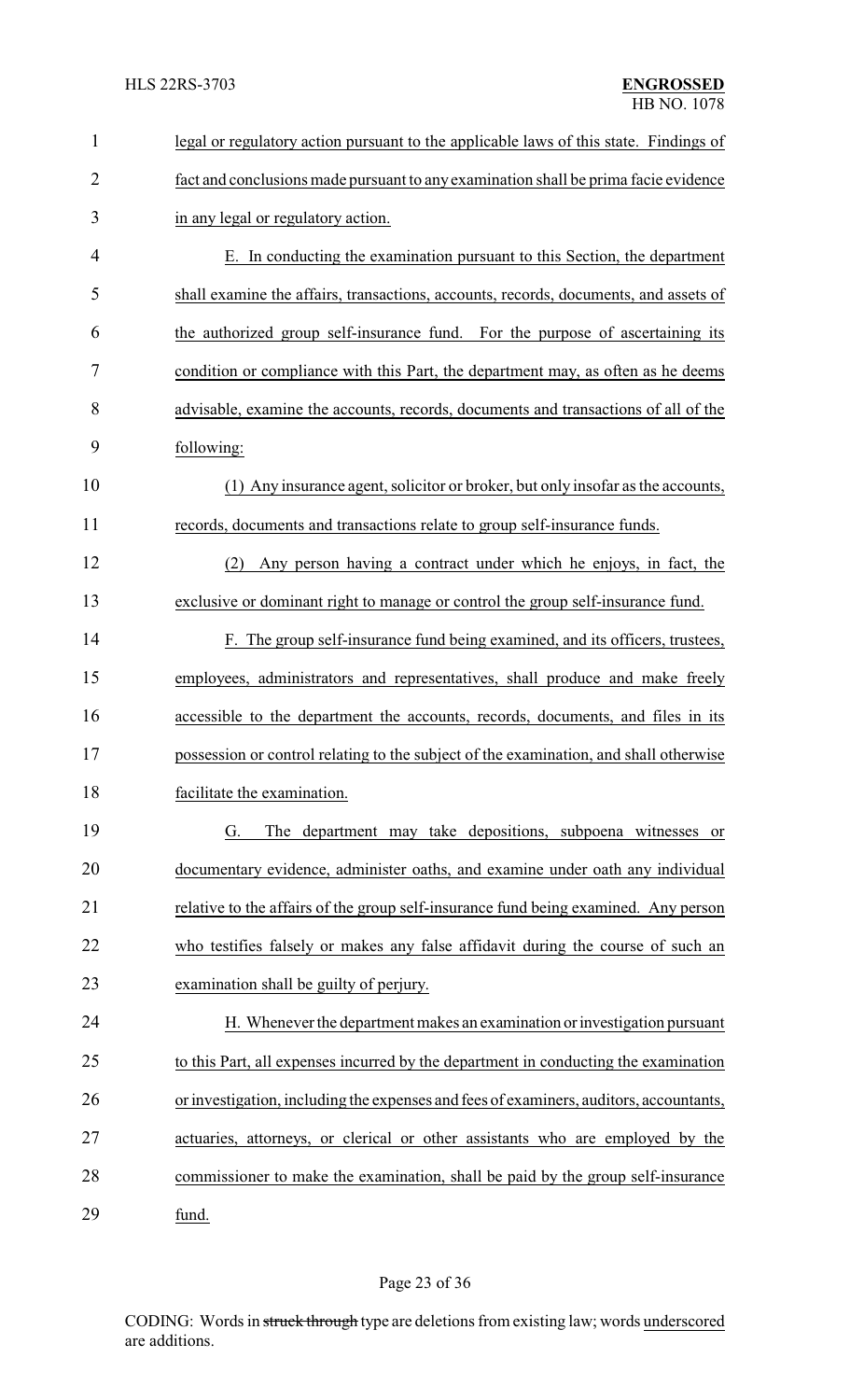| $\mathbf{1}$   | I. The department may recover all expenses incurred from the examination                  |
|----------------|-------------------------------------------------------------------------------------------|
| $\overline{2}$ | or investigation of any person or entity acting as an administrator or third-party        |
| 3              | administrator in this state for the group self-insurance fund.                            |
| 4              | J. The department shall employ the examiners, auditors, accountants,                      |
| 5              | actuaries, attorneys, and clerical or other assistants as are necessary to conduct the    |
| 6              | examination and to compile and prepare a report thereon, and the compensation for         |
| 7              | such examination shall be fixed according to the time actually devoted to the work,       |
| 8              | including conducting the examination and compiling the report thereon, as required        |
| 9              | by law. The compensation shall be reasonable and commensurate with the value of           |
| 10             | the services performed.                                                                   |
| 11             | K. Upon completion of the examination of the group self-insurance fund or                 |
| 12             | at stated periods during an examination, the department shall forward to the group        |
| 13             | self-insurance fund a statement showing the amount of expenses incurred in the            |
| 14             | examination to the date of the statement. Upon receipt, the group self-insurance fund     |
| 15             | shall pay the amount of expenses to the department.                                       |
| 16             | L. If the group self-insurance fund considers the amount of expenses billed               |
| 17             | to it unreasonable or contrary to the provisions of this Part, it may within fifteen days |
| 18             | after the receipt of the billing file a rule to show cause in a court of competent        |
| 19             | jurisdiction upon the department as to the reasonableness and legality under this Part    |
| 20             | of the amount of expenses billed to it by the department, and the rule shall be tried     |
| 21             | by preference, and upon appeal, shall be given preference in the appellate court, as      |
| 22             | provided by the laws of this state for other state cases.                                 |
| 23             | M. If the group self-insurance fund fails or refuses to pay the expenses of               |
| 24             | examination as billed by the department after fifteen days from the receipt of the        |
| 25             | billing or after final judgment of the court where a rule has been filed as provided in   |
| 26             | this Part, then the department may suspend or revoke the certificate of authority of      |
| 27             | such group self-insurance fund to do business in this state until the full amount of the  |
| 28             | bill is paid.                                                                             |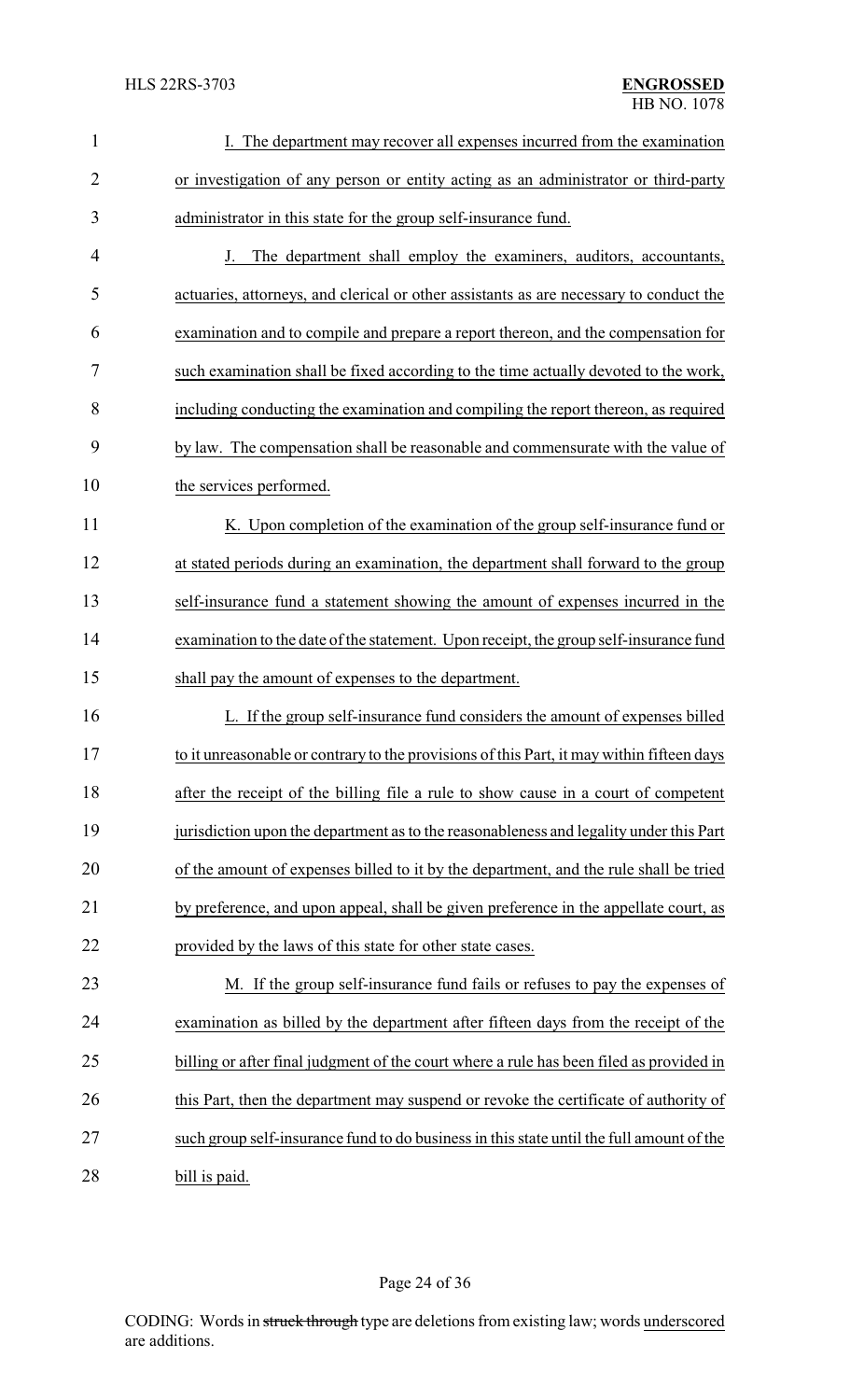| 1              | §4351.11. Examination reports                                                           |  |
|----------------|-----------------------------------------------------------------------------------------|--|
| $\overline{2}$ | A. All examination reports shall be comprised only of facts appearing upon              |  |
| 3              | the books, records, or other documents of the group self-insurance fund or as           |  |
| 4              | ascertained from the testimony of its officers or agents or other persons examined      |  |
| 5              | concerning its affairs, and any conclusions and recommendations the examiners find      |  |
| 6              | reasonably warranted from the facts. The department shall keep confidential all         |  |
| 7              | documents and records associated with the provision of this Section.                    |  |
| 8              | B. Not later than sixty days following completion of the examination, the               |  |
| 9              | examiner in charge shall file with the department a verified written report of          |  |
| 10             | examination under oath. Upon receipt of the verified report, the department shall       |  |
| 11             | transmit the report to the fund examined, together with a notice which shall afford     |  |
| 12             | the fund examined a reasonable opportunity, of not more than thirty days, to make       |  |
| 13             | a written submission or rebuttal with respect to any matters contained in the           |  |
| 14             | examination report.                                                                     |  |
| 15             | Within thirty days of the end of the period allowed for the receipt of                  |  |
| 16             | written submissions or rebuttals, the department shall fully consider and review the    |  |
| 17             | report, together with any written submissions or rebuttals and any relevant portions    |  |
| 18             | of the examiner's work papers, and enter an order for one of the following:             |  |
| 19             | (1) Adoption of the examination report as filed, or with modifications or               |  |
| 20             | corrections. If the examination report reveals that the group self-insurance fund is    |  |
| 21             | operating in violation of any law, rule, regulation, or prior order or directive of the |  |
| 22             | department, the department may order the fund to take any action the department         |  |
| 23             | determines is necessary and appropriate to cure the violation.                          |  |
| 24             | Rejection of the examination report with direction to the examiners to                  |  |
| 25             | reopen the examination for purposes of obtaining additional documentation, data,        |  |
| 26             | information, and testimony.                                                             |  |
| 27             | D. Within thirty days of rejection by the department of an examination report           |  |
| 28             | in accordance with Paragraph $(C)(2)$ of this Section, unless the department extends    |  |
| 29             | the time for reasonable cause, the examiner in charge shall refile with the department  |  |

Page 25 of 36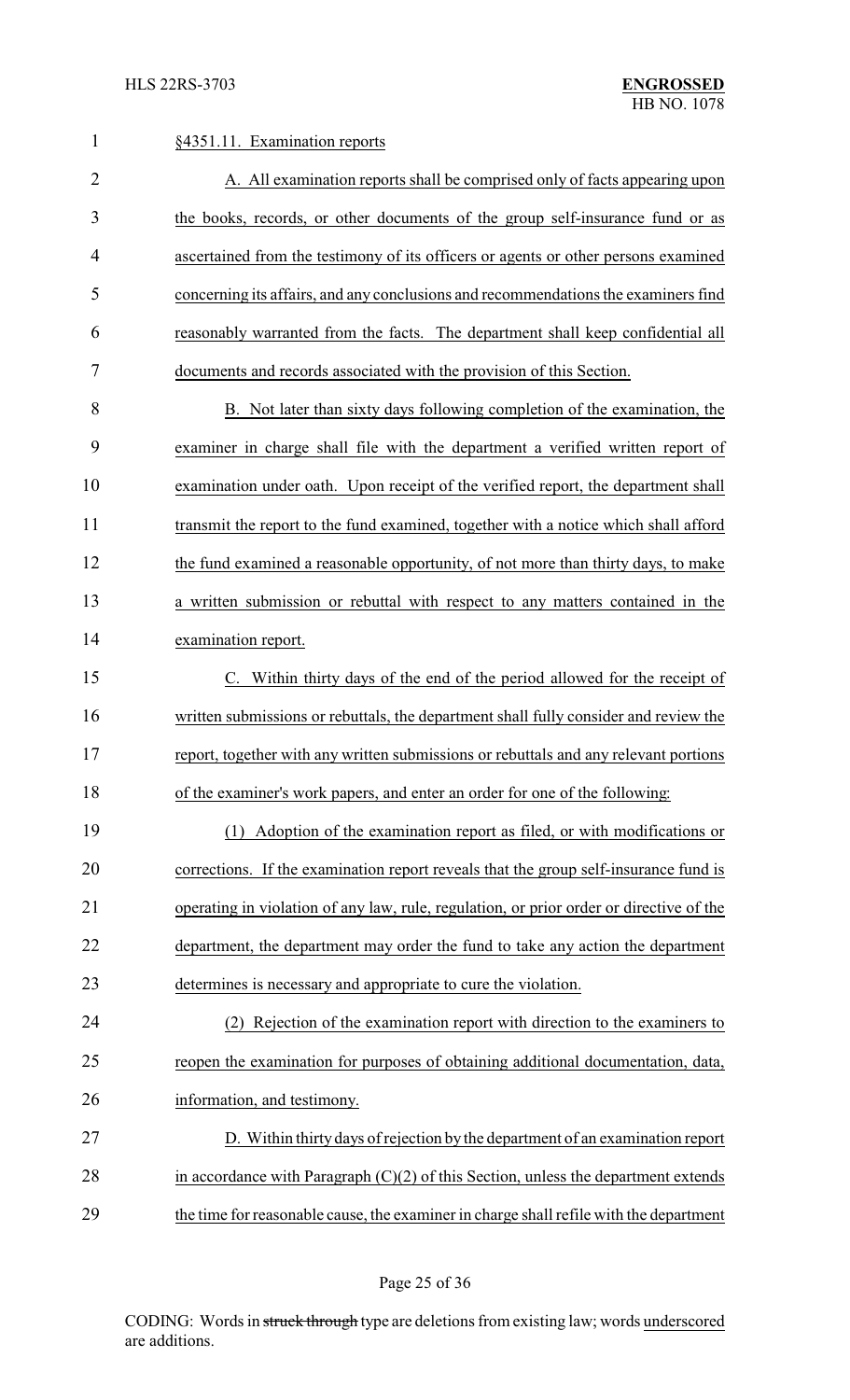| $\mathbf{1}$   | a verified written report of examination, as may be modified or corrected, under oath.   |  |
|----------------|------------------------------------------------------------------------------------------|--|
| $\overline{2}$ | Upon receipt of the refiled verified report, the department shall transmit the refiled   |  |
| 3              | report to the fund examined, together with a notice similar to the notice provided for   |  |
| 4              | in Subsection B of this Section, except that the notice shall indicate that the report   |  |
| 5              | is a refiled report.                                                                     |  |
| 6              | E. Within thirty days of the end of the period allowed for the receipt of                |  |
| 7              | written submissions or rebuttals, as provided for in Subsections B and D of this         |  |
| 8              | Section, the department shall fully consider and review the refiled report, together     |  |
| 9              | with any written submissions or rebuttals and any relevant portions of the work          |  |
| 10             | papers of the examiner, and enter an order for one of the following:                     |  |
| 11             | Adoption of the examination report as refiled or with modification or<br>(1)             |  |
| 12             | corrections. If the refiled examination report reveals that the group self-insurance     |  |
| 13             | fund is operating in violation of any law, rule, regulation, or prior order or directive |  |
| 14             | of the department, the department may order the fund to take any action the              |  |
| 15             | department considers necessary and appropriate to cure the violation.                    |  |
| 16             | Rejection of the examination report and referral of the matter for hearing               |  |
| 17             | before an administrative law judge within the division of administrative law in          |  |
| 18             | accordance with the provisions of the Administrative Procedure Act, for purposes of      |  |
| 19             | obtaining additional documentation, data, information, and testimony.                    |  |
| 20             | F. All orders entered pursuant to Paragraph $(C)(1)$ or $(E)(1)$ of this Section         |  |
| 21             | shall be accompanied by findings and conclusions resulting from consideration by         |  |
| 22             | the department and review of the examination report, relevant examiner work papers,      |  |
| 23             | and any written submissions or rebuttals. Any order shall be served upon the fund        |  |
| 24             | by certified mail, together with a copy of the adopted examination report. Within        |  |
| 25             | thirty days of the issuance of the adopted report, the trustees of the group self-       |  |
| 26             | insurance fund shall state, under oath, that they have received a copy of the adopted    |  |
| 27             | report and related orders.                                                               |  |
| 28             | G. Within thirty days of receiving notification of the department's order                |  |
| 29             | pursuant to Subsection F of this Section, the fund may make written demand for an        |  |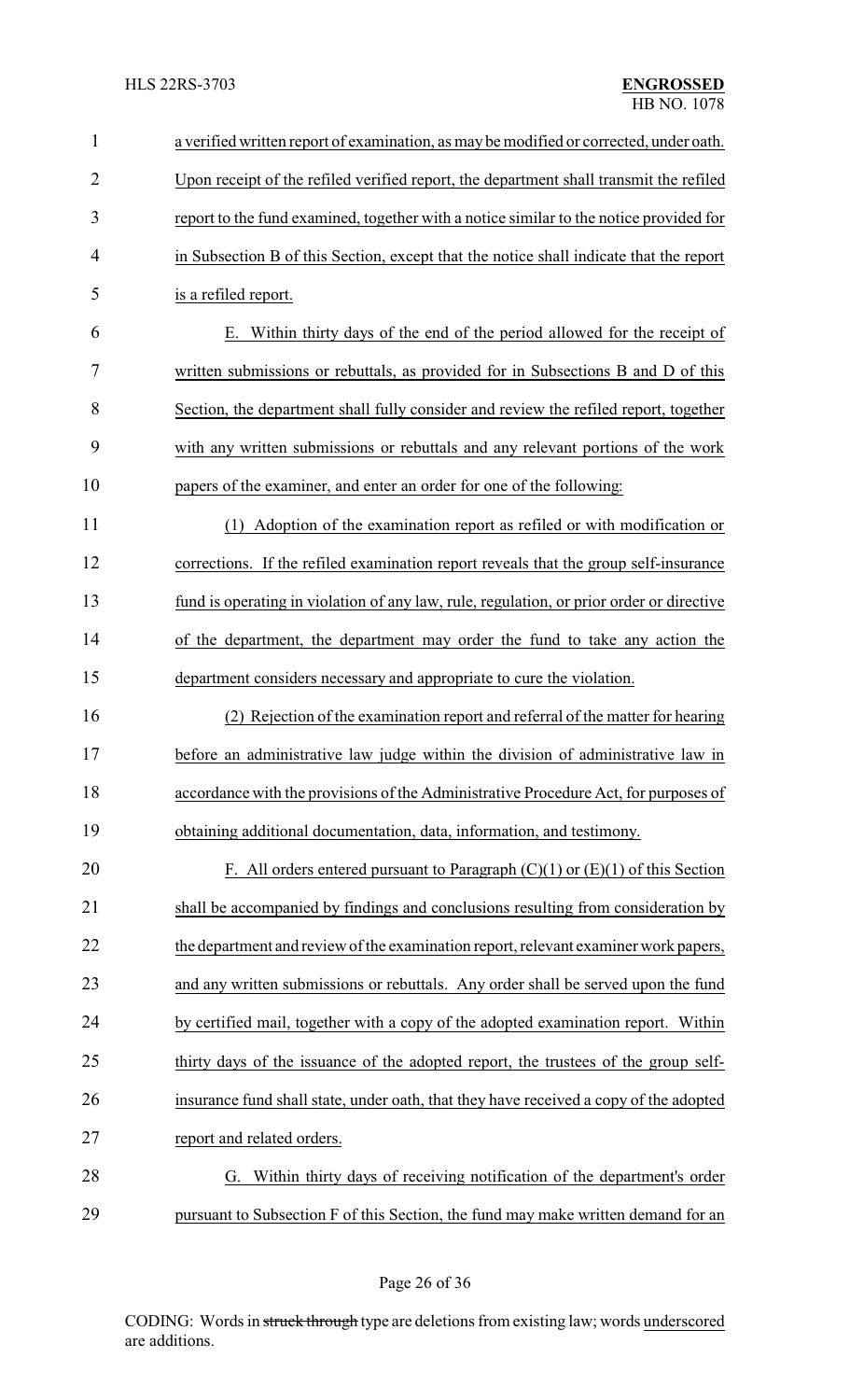| $\mathbf{1}$   | administrative law hearing in accordance with the provisions of the Administrative      |  |  |
|----------------|-----------------------------------------------------------------------------------------|--|--|
| $\overline{2}$ | Procedure Act.                                                                          |  |  |
| 3              | H.(1) The hearing provided for under Subsection G of this Section shall be              |  |  |
| 4              | conducted as required by the Administrative Procedure Act. At the conclusion of the     |  |  |
| 5              | hearing, the administrative law judge shall enter an order adopting the examination     |  |  |
| 6              | report as filed, or subsequently filed again with modifications or corrections, and     |  |  |
| 7              | may order the fund to take any action that the department considers necessary and       |  |  |
| 8              | appropriate to cure any violation of any law, regulation, or prior order or directive   |  |  |
| 9              | of the department.                                                                      |  |  |
| 10             | The division of administrative law shall issue the order within thirty days<br>(2)      |  |  |
| 11             | after the conclusion of the hearing and shall give a copy of the order to each person   |  |  |
| 12             | to whom notice of the hearing was given or required to be given.                        |  |  |
| 13             | $I(1)$ Upon the adoption of the examination report under Paragraph (C)(1) or            |  |  |
| 14             | $(E)(1)$ or Subsection H of this Section, the department shall continue to hold the     |  |  |
| 15             | content of the examination report as private and confidential information for a period  |  |  |
| 16             | not to exceed thirty consecutive days, unless the provisions of R.S. 3:4351.10(C) and   |  |  |
| 17             | Subsection B of this Section apply. Thereafter, the department may open the report      |  |  |
| 18             | for public inspection provided no court of competent jurisdiction has stayed its        |  |  |
| 19             | publication.                                                                            |  |  |
| 20             | Notwithstanding any provision of law to the contrary, nothing shall<br>(2)              |  |  |
| 21             | prevent, or be construed as prohibiting, the department from disclosing the content     |  |  |
| 22             | of an examination report, preliminary examination report or results, or any matter      |  |  |
| 23             | relating thereto, to the insurance department of this or any other state or country, or |  |  |
| 24             | to law enforcement officials of this or any other state or agency of the federal        |  |  |
| 25             | government at any time, provided the agency or office receiving the report or matters   |  |  |
| 26             | relating thereto agrees, in writing, to hold it confidential and in a manner consistent |  |  |
| 27             | with this Part.                                                                         |  |  |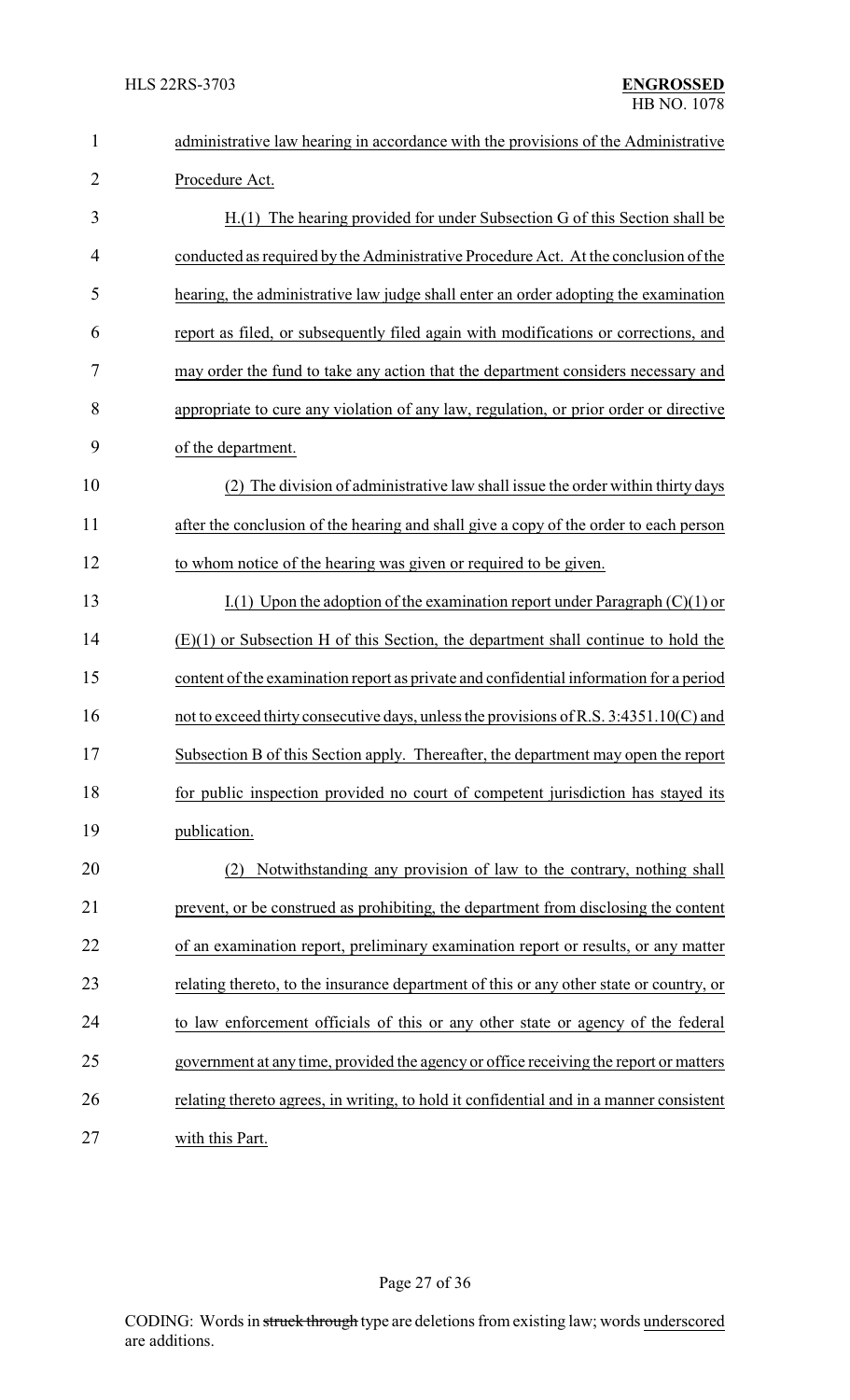| $\mathbf{1}$   | (3) If the department determines that regulatory action is appropriate as a              |
|----------------|------------------------------------------------------------------------------------------|
| $\overline{2}$ | result of any examination, he may initiate any proceedings or actions as provided by     |
| 3              | law.                                                                                     |
| 4              | J. All work papers, recorded information, and documents, as well as all                  |
| 5              | copies thereof produced by, obtained by, or disclosed to the department, or any other    |
| 6              | person, in the course of an examination made under this Part, or pursuant to the         |
| 7              | authority of the commissioner under this Part, shall be given confidential treatment     |
| 8              | and are not subject to subpoena and may not be made public by the department or          |
| 9              | any other person, unless the provisions of R.S. $3:4351.10(C)$ and Subsection I of this  |
| 10             | Section apply. The parties shall agree, in writing prior to receiving the information,   |
| 11             | to provide to it the same confidential treatment as required by this Section, unless the |
| 12             | prior written consent of the fund to which it pertains has been obtained.                |
| 13             | $K(1)$ No examiner may be appointed by the department if that examiner,                  |
| 14             | either directly or indirectly, has a conflict of interest or is affiliated with the      |
| 15             | management of or owns a pecuniary interest in any person or entity subject to            |
| 16             | examination under this Part.                                                             |
| 17             | Notwithstanding the requirements of this Section, the department may<br>(2)              |
| 18             | retain from time to time, on an individual basis, qualified actuaries, certified public  |
| 19             | accountants, or other similar individuals who are independently practicing their         |
| 20             | professions, even though those persons may from time to time be similarly employed       |
| 21             | or retained by persons subject to examination under this Part.                           |
| 22             | L.(1) No cause of action shall arise nor shall any liability be imposed against          |
| 23             | the department, the authorized representative of the department, or any examiner         |
| 24             | appointed by the department for any statement made or conduct performed in good          |
| 25             | faith while carrying out the provisions of this Part.                                    |
| 26             | (2) No cause of action shall arise, nor shall any liability be imposed, against          |
| 27             | any person for the act of communicating or delivering information or data to the         |
| 28             | department, or the authorized representative of the department, or an examiner,          |
| 29             | pursuant to an examination made under this Part, if that act of communication or         |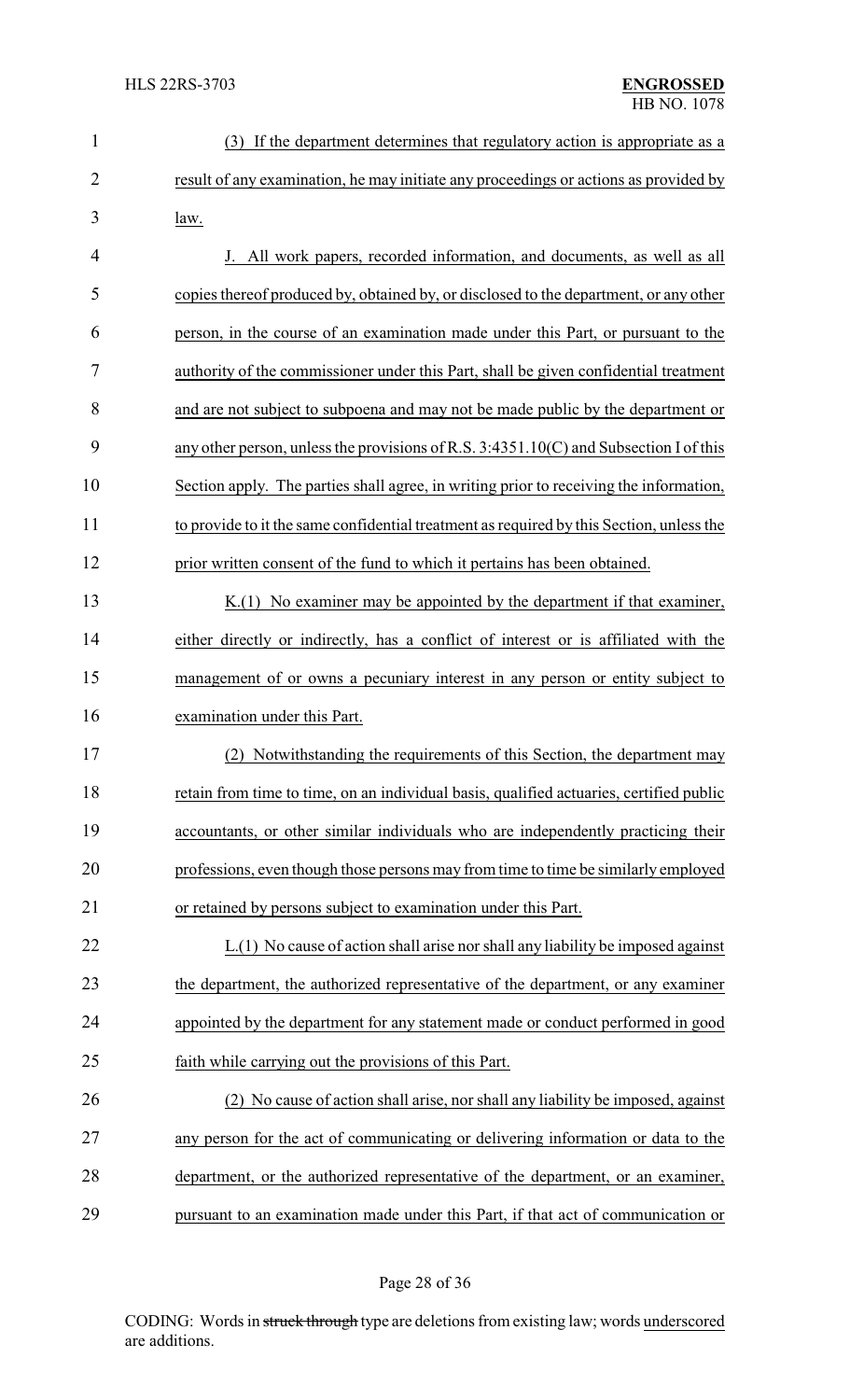| $\mathbf{1}$   | delivery was performed in good faith and without fraudulent intent or the intent to       |  |
|----------------|-------------------------------------------------------------------------------------------|--|
| $\overline{2}$ | deceive.                                                                                  |  |
| 3              | In addition to those examinations performed by the department<br>M(1)                     |  |
| 4              | pursuant to R.S. 3:4351.10, the department shall conduct financial reviews of the         |  |
| 5              | group self-insurance fund. The reviews shall include the audited financial statements     |  |
| 6              | of the group self-insurance fund rendered pursuant to generally acceptable                |  |
| 7              | accounting principles, results of prior examinations and office reviews, management       |  |
| 8              | changes, consumer complaints, and any other relevant information as from time to          |  |
| 9              | time may be required by the department.                                                   |  |
| 10             | (2) Failure by the group self-insurance fund to supply information requested              |  |
| 11             | by the department during the course of a financial review shall subject the group self-   |  |
| 12             | insurance fund to revocation or suspension of its license or, in lieu thereof, a fine not |  |
| 13             | to exceed ten thousand dollars per occurrence.                                            |  |
| 14             | (3) All work papers, recorded information, and documents as well as all                   |  |
| 15             | copies thereof produced by, obtained by, or disclosed to the department, or any other     |  |
| 16             | person in the course of conducting a financial review shall be given confidential         |  |
| 17             | treatment and are not subject to subpoena and may not be made public by the               |  |
| 18             | department or any other person, except that any access may be granted to insurance        |  |
| 19             | departments of other states, international, federal or state law enforcement agencies     |  |
| 20             | or international, federal, or state regulatory agencies with statutory oversight over the |  |
| 21             | financial services industry, if the recipient agrees to maintain the confidentiality of   |  |
| 22             | those documents which are confidential under the laws of this state.                      |  |
| 23             | (4) In conducting financial reviews, the examiner or examiners shall observe              |  |
| 24             | those guidelines and procedures as the department may deem appropriate.                   |  |
| 25             | (5) Nothing contained in this Part shall be construed to limit the department's           |  |
| 26             | authority to use any final or preliminary analysis findings, any department or fund       |  |
| 27             | work papers or other documents, or any other information discovered or developed          |  |
| 28             | during the course of any analysis in the furtherance of any legal or regulatory action.   |  |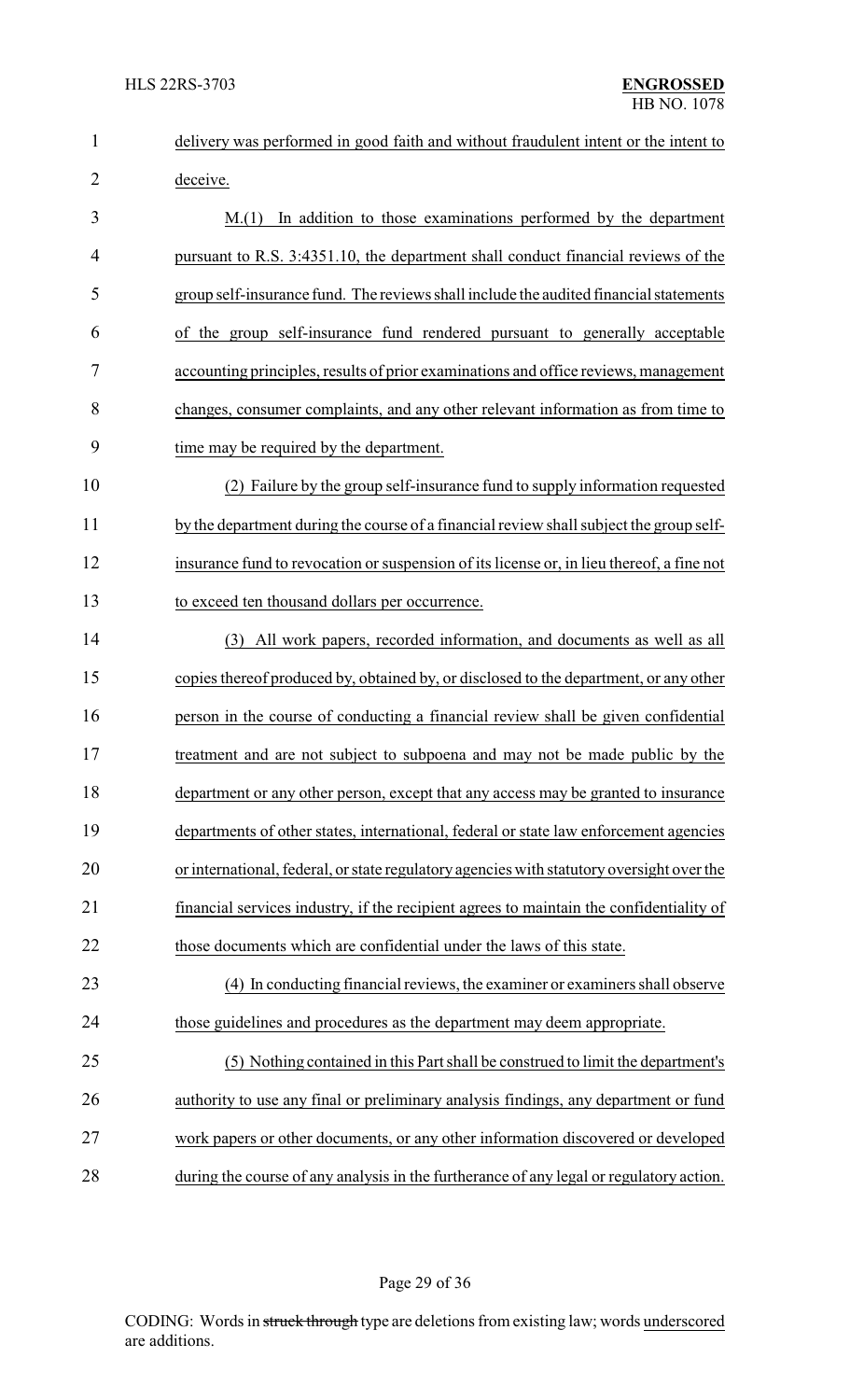| $\mathbf{1}$   | (6) The group self-insurance fund against whom a fine has been levied shall              |  |  |
|----------------|------------------------------------------------------------------------------------------|--|--|
| $\overline{2}$ | be given ten days notice of such action. Upon receipt of this notice, the aggrieved      |  |  |
| 3              | party may apply for and shall be entitled to an administrative hearing pursuant to the   |  |  |
| 4              | Administrative Procedure Act.                                                            |  |  |
| 5              | Nothing in this Section shall prohibit the legislative auditor from<br>N.                |  |  |
| 6              | reviewing records and conducting an audit in accordance with R.S. 24:513.                |  |  |
| 7              | §4351.12. Authorization of the Department of Insurance to employ investigators           |  |  |
| 8              | The department shall have authority to employ investigators to investigate               |  |  |
| 9              | complaints received against the group self-insurance fund authorized to do business      |  |  |
| 10             | in this state and against any unauthorized group self-insurance fund that is reported    |  |  |
| 11             | to be operating in this state.                                                           |  |  |
| 12             | §4351.13. Disclosure                                                                     |  |  |
| 13             | A. It shall be unlawful for any person who is an officer, trustee, employee,             |  |  |
| 14             | administrator, agent, or representative of the group self-insurance fund, as well as     |  |  |
| 15             | any person, partnership, corporation, banking corporation, or any other legal entity     |  |  |
| 16             | which performs any service for the group self-insurance fund, or prepares any report,    |  |  |
| 17             | audit, financial statement or report for, or makes any representation on behalf of, for, |  |  |
| 18             | or with regard to the group self-insurance fund, in connection with any investigation,   |  |  |
| 19             | or examination authorized by this Part, to act with the specific intent to do any of the |  |  |
| 20             | following:                                                                               |  |  |
| 21             | Represent falsely, directly or indirectly, to the department or any<br>(1)               |  |  |
| 22             | employee, trustee or administrator thereof, that an asset of such group self-insurance   |  |  |
| 23             | fund is unencumbered, or to misrepresent any other material fact pertaining to the       |  |  |
| 24             | status of any asset or liability of the group self-insurance fund.                       |  |  |
| 25             | Materially misrepresent to the department, or any employee, trustee, or                  |  |  |
| 26             | administrator of the department, the value of any asset or the amount of any liability   |  |  |
| 27             | of the group self-insurance fund, or any affiliate, subsidiary, or holding fund          |  |  |
| 28             | associated therewith, provided that with regard to a material misrepresentation of the   |  |  |
| 29             | value of any asset or liability, any deviation from the actual value of such assets or   |  |  |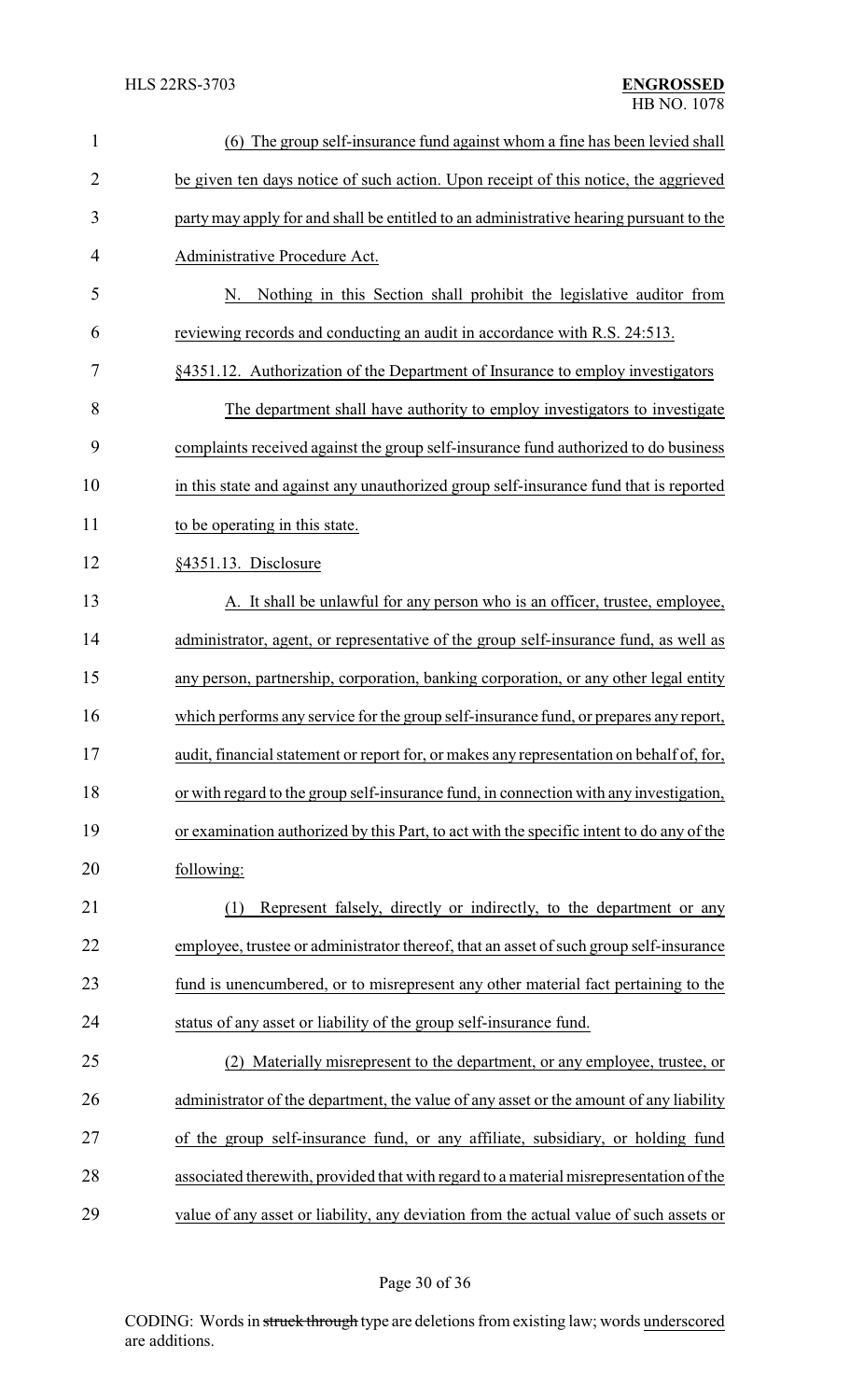| $\mathbf{1}$   | liability which results from utilization of and compliance with generally accepted     |
|----------------|----------------------------------------------------------------------------------------|
| $\overline{c}$ | insurance accounting and reporting procedures shall not be deemed a violation of this  |
| 3              | Section.                                                                               |
| 4              | (3) Fail to disclose to the department the existence of any liability of the           |
| 5              | group self-insurance fund, or affiliate, subsidiary, or holding company associated     |
| 6              | therewith when such disclosure is properly requested or required in writing by an      |
| 7              | examiner or administrator of the department.                                           |
| 8              | (4) Materially misrepresent, withhold, deny access to, or otherwise preclude           |
| 9              | the obtainment of any information properly requested in writing and in accordance      |
| 10             | with provisions of law affecting dissemination or disclosure of information by         |
| 11             | specific institutions by an examiner or administrator of the department, which is      |
| 12             | material and relevant to an examination properly conducted by the department and       |
| 13             | examiners and administrators of the department.                                        |
| 14             | B. Whoever violates any provision of this Section, upon conviction, shall be           |
| 15             | fined by the court not more than fifty thousand dollars, or imprisoned with or without |
| 16             | hard labor for not more than five years, or both.                                      |
| 17             | §4351.14. Departmental complaint directives; failure to comply; fines; hearing         |
| 18             | A. Any person subject to the regulatory authority of the department who fails          |
| 19             | to comply with any directive issued by the department in connection with a             |
| 20             | consumer complaint shall be fined an amount not to exceed two hundred fifty dollars    |
| 21             | for each occurrence.                                                                   |
| 22             | B. Any person against whom a fine has been levied shall be given ten days              |
| 23             | notice of the action. Upon receipt of this notice, the person aggrieved may apply for  |
| 24             | and shall be entitled to an administrative hearing conducted in accordance with the    |
| 25             | provisions of the Administrative Procedure Act.                                        |
| 26             | §4351.15. Dissolution                                                                  |
| 27             | A. If the fund chooses to dissolve, it shall apply to the department for the           |
| 28             | authority to dissolve. An application to dissolve shall be on a form prescribed by the |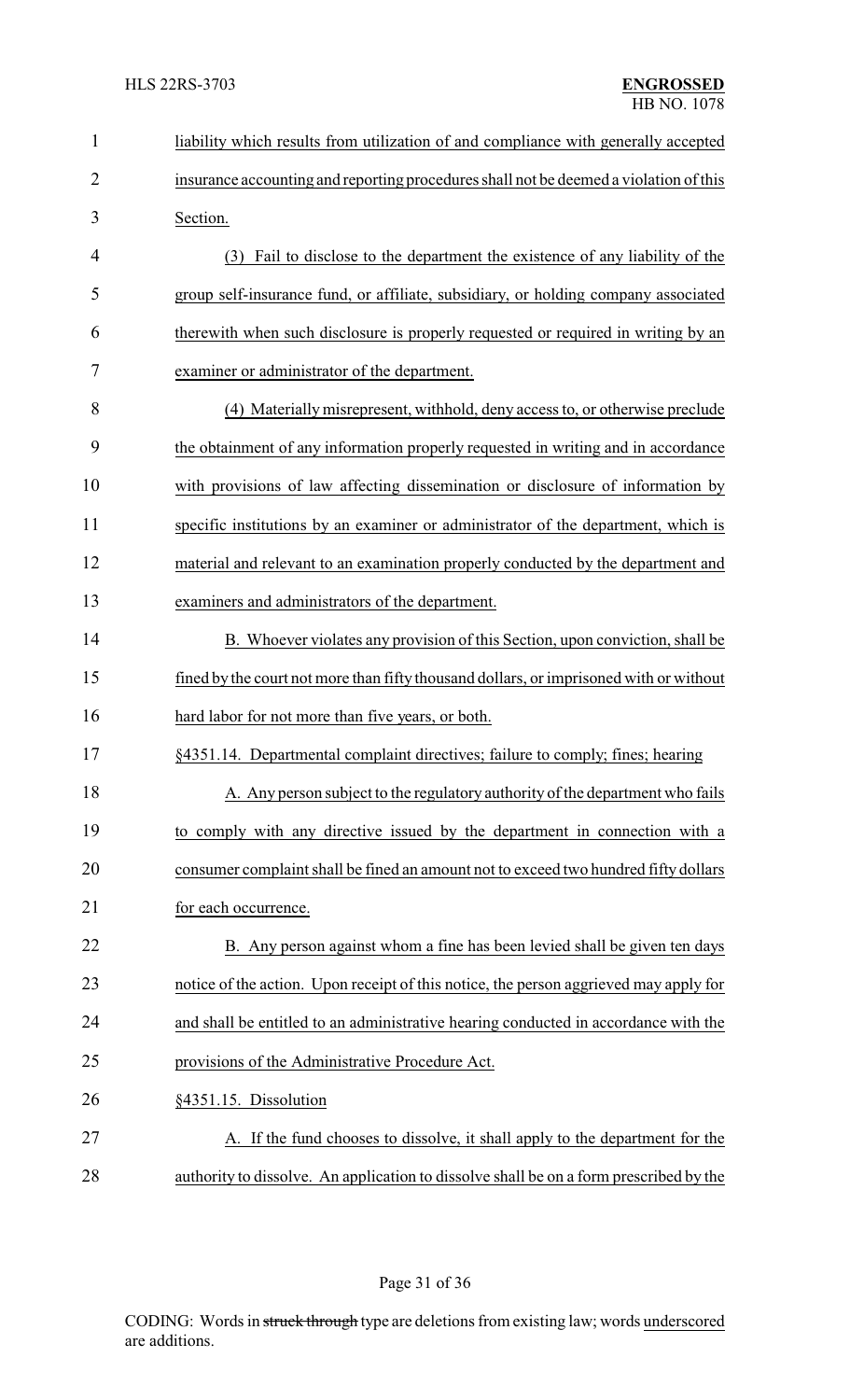| $\mathbf{1}$ | department and shall be approved or disapproved by the department within sixty           |  |  |
|--------------|------------------------------------------------------------------------------------------|--|--|
| 2            | days of receipt.                                                                         |  |  |
| 3            | B. The dissolution of the fund without authorization is prohibited and shall             |  |  |
| 4            | not absolve or release the fund, a member, or any person or entity which has             |  |  |
| 5            | executed an indemnity agreement from the fund's or person's obligations incurred or      |  |  |
| 6            | entered into prior to the dissolution of the fund.                                       |  |  |
| 7            | C. An application to dissolve shall be granted if either of the following                |  |  |
| 8            | conditions is met:                                                                       |  |  |
| 9            | The fund has no outstanding liabilities including incurred but not<br>(1)                |  |  |
| 10           | reported liabilities.                                                                    |  |  |
| 11           | The fund is covered by an irrevocable commitment from a licensed<br>(2)                  |  |  |
| 12           | insurer which provides for payment of all outstanding liabilities and for providing      |  |  |
| 13           | all related services, including payment of claims, preparation of reports, and           |  |  |
| 14           | administration of transactions associated with the period during which the plan          |  |  |
| 15           | provided coverage.                                                                       |  |  |
| 16           | D. Upon the dissolution of the fund and after payment of all outstanding                 |  |  |
| 17           | liabilities and indebtedness, the assets of the fund shall be distributed to all         |  |  |
| 18           | employers participating in the fund pursuant to a distribution plan submitted by the     |  |  |
| 19           | fund to the department and approved by the department.                                   |  |  |
| 20           | §4351.16. Exclusive use of expirations                                                   |  |  |
| 21           | A.(1) Except as otherwise provided in this Section, for purposes of soliciting,          |  |  |
| 22           | selling, or negotiating the renewal or sale of group self-insurance coverage, products,  |  |  |
| 23           | or insurance services, an insurance agent or insurance broker shall have the exclusive   |  |  |
| 24           | use of expirations, records, or other written or electronic information directly related |  |  |
| 25           | to the group self-insurance application submitted by or the group self-insurance         |  |  |
| 26           | policy written through an insurance agent or insurance broker. The group self-           |  |  |
| 27           | insurance fund shall not use expirations, records, or other written or electronic        |  |  |
| 28           | information to solicit, sell, or negotiate the renewal or sale of insurance coverage,    |  |  |
| 29           | insurance products, or insurance services to the insured, either directly or by          |  |  |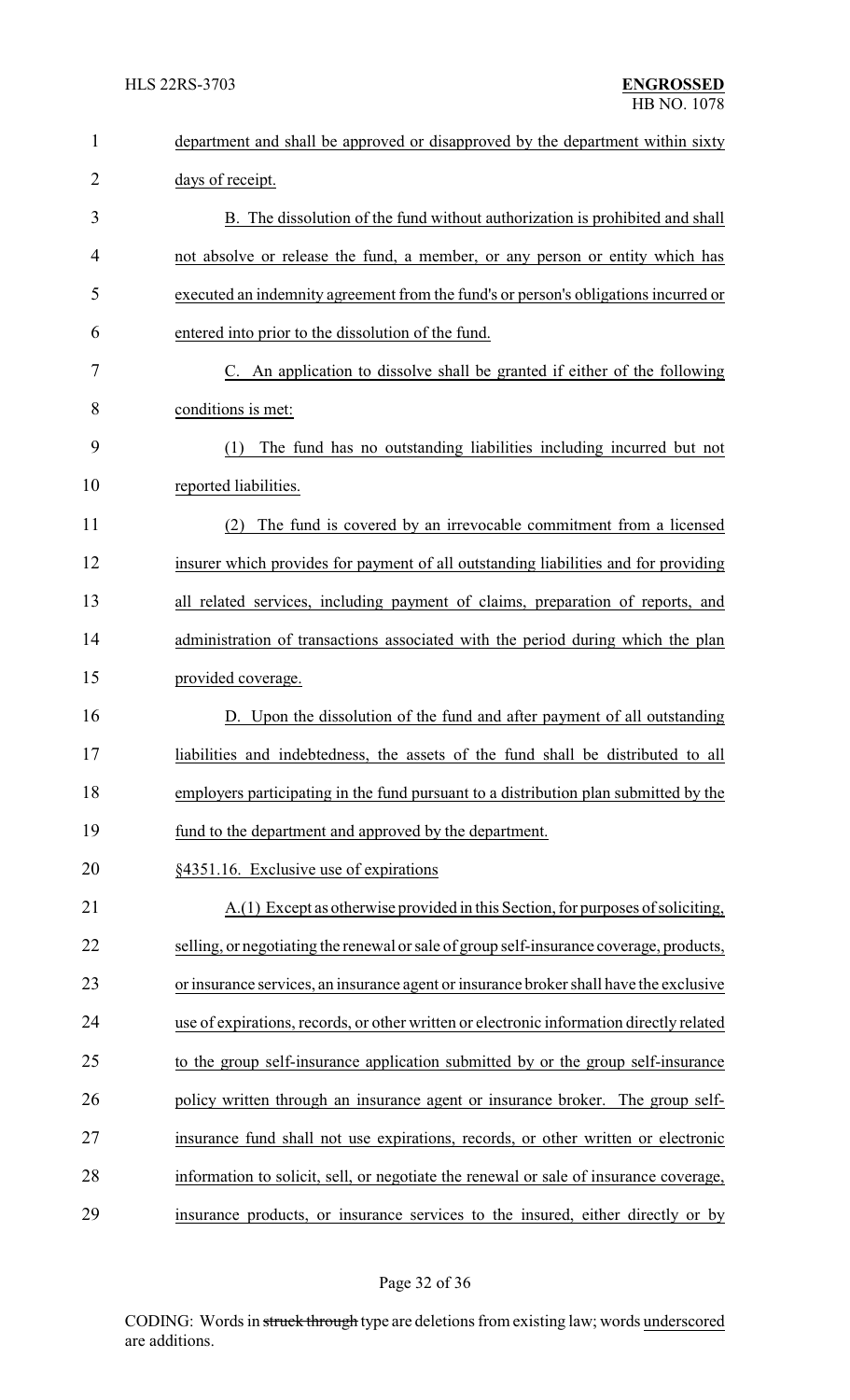| $\mathbf{1}$   | providing such information to others, without the express written consent of the       |
|----------------|----------------------------------------------------------------------------------------|
| $\overline{2}$ | insurance agent or insurance broker.                                                   |
| 3              | (2) The expirations, records, or other written or electronic information may           |
| 4              | be used to review the group self-insurance application, to issue a policy, or for any  |
| 5              | other purpose necessary for placing such business through the insurance producer.      |
| 6              | The expirations, records, or other written or electronic information may also be used  |
| 7              | for any other purpose which does not involve the soliciting, selling, or negotiating   |
| 8              | the renewal or sale of group self-insurance coverage, products, or services.           |
| 9              | B. This Section shall not apply:                                                       |
| 10             | (1) When the insured requests, individually or through an insurance producer           |
| 11             | that the group self-insurance company renew the policy or write other insurance        |
| 12             | business.                                                                              |
| 13             | When the insurance agent has, by contract, agreed to act exclusively for               |
| 14             | one company or group of affiliated companies, in which case the rights of the agent    |
| 15             | shall be determined by the terms of the agent's contract with that company or          |
| 16             | affiliated group.                                                                      |
| 17             | (3) When the insurance producer is in default for nonpayment of premiums               |
| 18             | under the insurance agent's or insurance broker's contract or other agreement with     |
| 19             | the group self-insurer, unless there is a legitimate dispute as to monies owed.        |
| 20             | (4) When the agency contract is terminated and the insurance company is                |
| 21             | required by law to continue coverage for the insured, in which event the insurance     |
| 22             | company shall continue to pay the insurance agent or the insurance broker              |
| 23             | commissions on such policies that the company is required to renew during the          |
| 24             | thirty-six-month period following the effective date of the termination.<br>The        |
| 25             | commission shall be at the insurer's prevailing commission rates in effect on the date |
| 26             | of renewal for that class or line of business in effect on the date of renewal for     |
| 27             | brokers or agents whose contracts are not terminated.                                  |
| 28             | C. The insurance producer and insurer may in a written agreement separate              |
| 29             | from the agency contract, mutually agree to terms different from the provisions set    |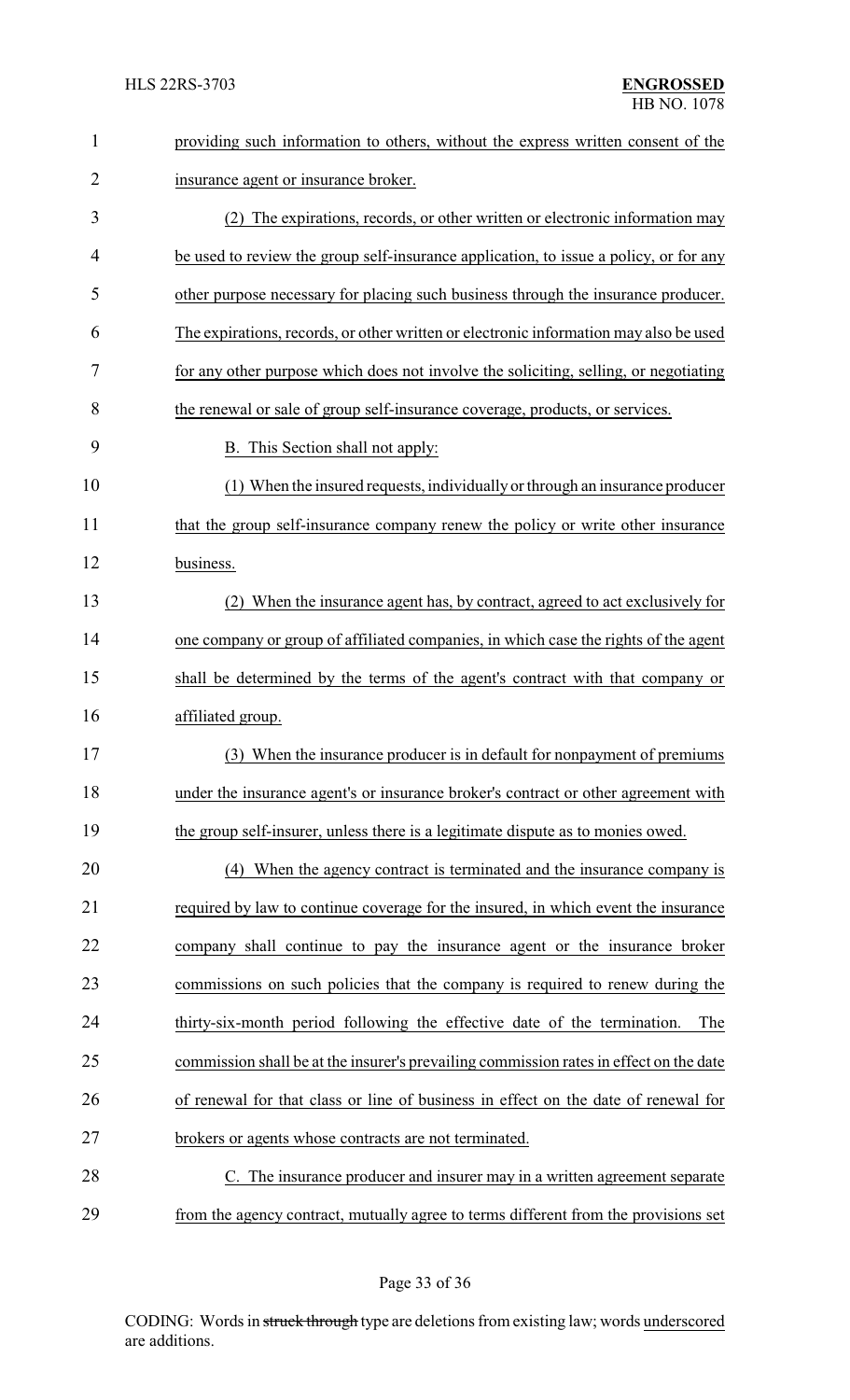| forth in this Section. The terms of any such agreement shall be negotiated in good |
|------------------------------------------------------------------------------------|
| faith between the parties.                                                         |

 D.(1) The department may adopt rules, in accordance with the Administrative Procedure Act, to enforce the provisions of this Section, and any violation of this Section or the rules adopted pursuant to this Section shall be subject to regulation by the department under R.S. 3:4351.5.

 (2) In addition, the insurance producer shall have a right to a claim for lost commissions. The claim shall be resolved in accordance with the dispute resolution terms in the applicable contract or agreement. In the absence of any dispute resolution terms, the parties shall attempt to resolve their dispute through mediation. 11 If the claim is not resolved through mediation, the claim may be resolved through 12 binding arbitration if the parties agree. In the absence of an agreement to resolve the claim through binding arbitration, the insurance producer maymaintain an action for lost commissions. (3) Except as provided in Subsection B of this Section, nothing in this Section shall be interpreted as impairing any rights in law or contract currently enjoyed by any party.

### DIGEST

The digest printed below was prepared by House Legislative Services. It constitutes no part of the legislative instrument. The keyword, one-liner, abstract, and digest do not constitute part of the law or proof or indicia of legislative intent. [R.S. 1:13(B) and 24:177(E)]

| HB 1078 Engrossed | 2022 Regular Session | Seabaugh |
|-------------------|----------------------|----------|
|                   |                      |          |

**Abstract:** Authorizes the creation of self-insurance funds for the purpose of providing auto insurance for vehicles which transport timber and agriculture products.

Proposed law authorizes the creation of a self-insurance fund for the purpose of providing auto coverage for vehicles that transport timber and agriculture products.

Proposed law provides that any five or more La. timber or agriculture companies, who are not public entities, each of whom has a positive net worth and is financially solvent, may pool their liabilities and self-insure for the purposes of maintaining automobile coverage for timber and agriculture transportation vehicles. Proposed law provides that members of the fund must also be members of one or more bona fide trade or professional associations.

Proposed law defines "bona fide trade or professional association" as an active trade or professional association that promotes La. timber or agriculture production, is charted and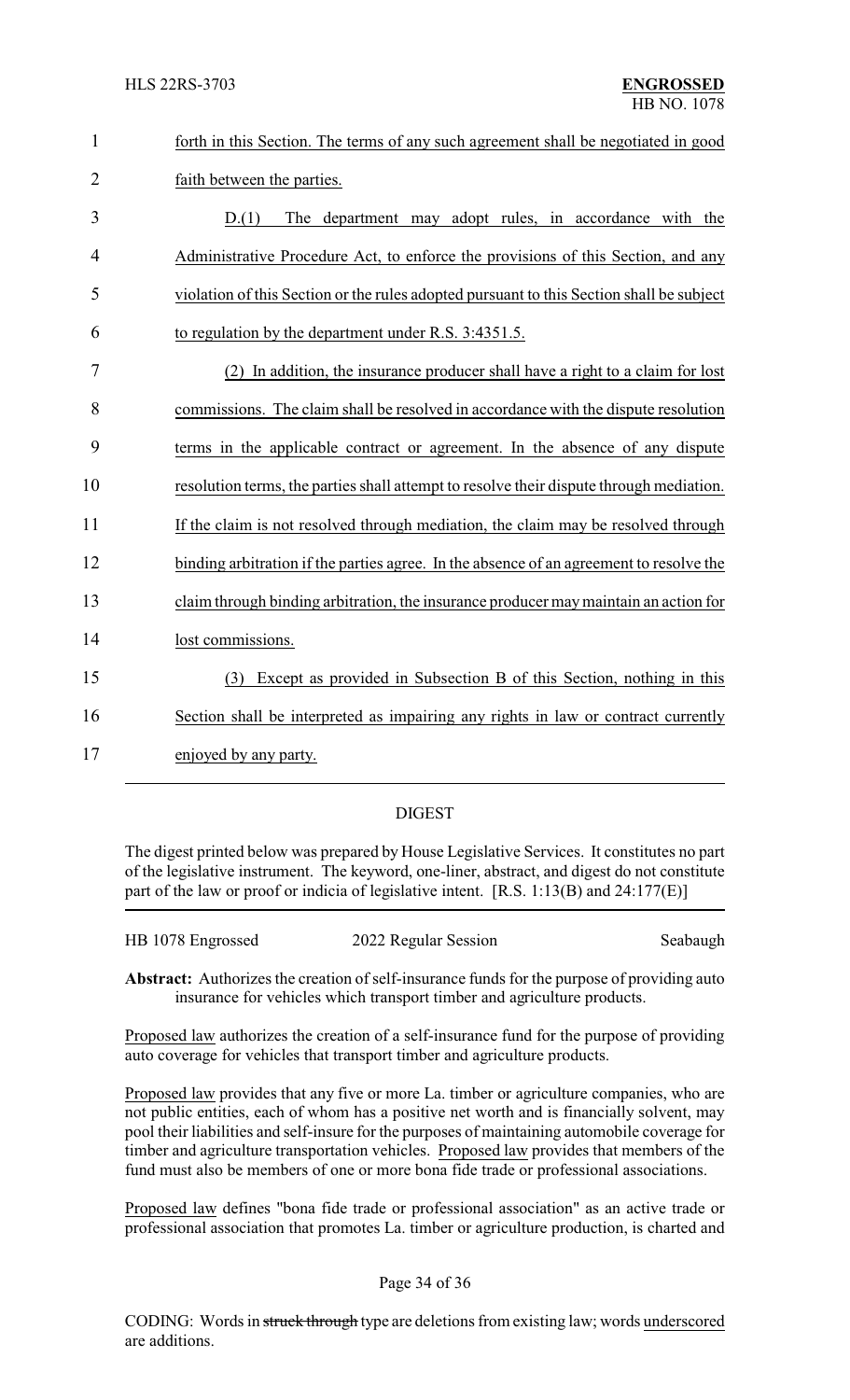domiciled in Louisiana, has been in existence and conducted regular meetings for at least five years, and is not established for the primary purpose of operating a self-insured fund.

Proposed law provides that no fund can become operative until the fund is issued a certificate of authority by the Dept. of Insurance after the department has approved the application for the fund and the documents required to establish solvency and the ability to properly manage and pay claims.

Proposed law provides that no person may solicit membership for a fund unless they are licensed by the department as a licensed insurance producer. Proposed law sets forth requirements for insurance producers who solicit membership for the fund and for the payment of commissions.

Proposed law provides that the rates for coverage, or the costs of premiums, that may be charged to the members must be in an amount that is actuarially justified. Proposed law further provides that once the rate filing is made to the department, the premium rates may be charged to the members of the fund for automobile coverage within 90 days after the rate filing is made.

Proposed law provides that, in order to maintain financial stability of the fund, the Dept. of Insurance is to require two or more timber or agriculture companies to maintain a combined net worth of \$1,000,000 or five or more principals of the member companies to maintain a combined net worth of \$1,000,000. Proposed law further provides that financial statements must not be more than one year old when submitted to the department of insurance for approval of the self-insurance fund. Proposed law requires further security in the form of excess insurance or reinsurance in an amount and in form that is approved by the Dept. of Insurance to insure the ability to properly manage and pay claims.

Proposed law provides that to further the financial stability of the self-insured fund, the members will pay a percentage over and above their premiums to establish a reserve account. Proposed law further provides that the reserve account will be maintained at all times while the self-insured fund is in operation and no payments can be made from the reserve account unless approved by the department.

Proposed law provides that, if the fund employs one or more third-party administrators, each third-party administrator of the fund must post a bond. Proposed law provides that, if the fund employs its own administrator, the fund is required to purchase a bond, errors and omission's insurance, or other security that is approved by the Dept. of Insurance.

Proposed law provides that a self-insurer's fund must obtain a minimum of \$750,000 in premiums in the fund for the first year and \$2,000,000 in premiums for each year thereafter.

Proposed law provides for agreements to pool liabilities to be set forth in the indemnity agreement or other instruments. Proposed law provides for annual premium audits to be conducted by an independent audit firm that is approved by the department.

Proposed law provides for proper audits by the fund in a form that is acceptable to the department. Proposed law does not prohibit the legislative auditor from also reviewing the records and conducting an audit of the fund.

Proposed law provides that each member must sign mutual indemnity agreements to cover the risk of liability covered by the fund and copies of the agreements will be presented to the Dept. of Insurance when the application is made for approval of the fund. Proposed law provides that proof of advanced payments to the fund of at least 25% of each member's first year estimated annual earned premiums must be provided with the application.

Proposed law provides that monies deposited into the fund may be invested in certain interest-bearing or interest-accruing investments and in certain bonds and securities that are

#### Page 35 of 36